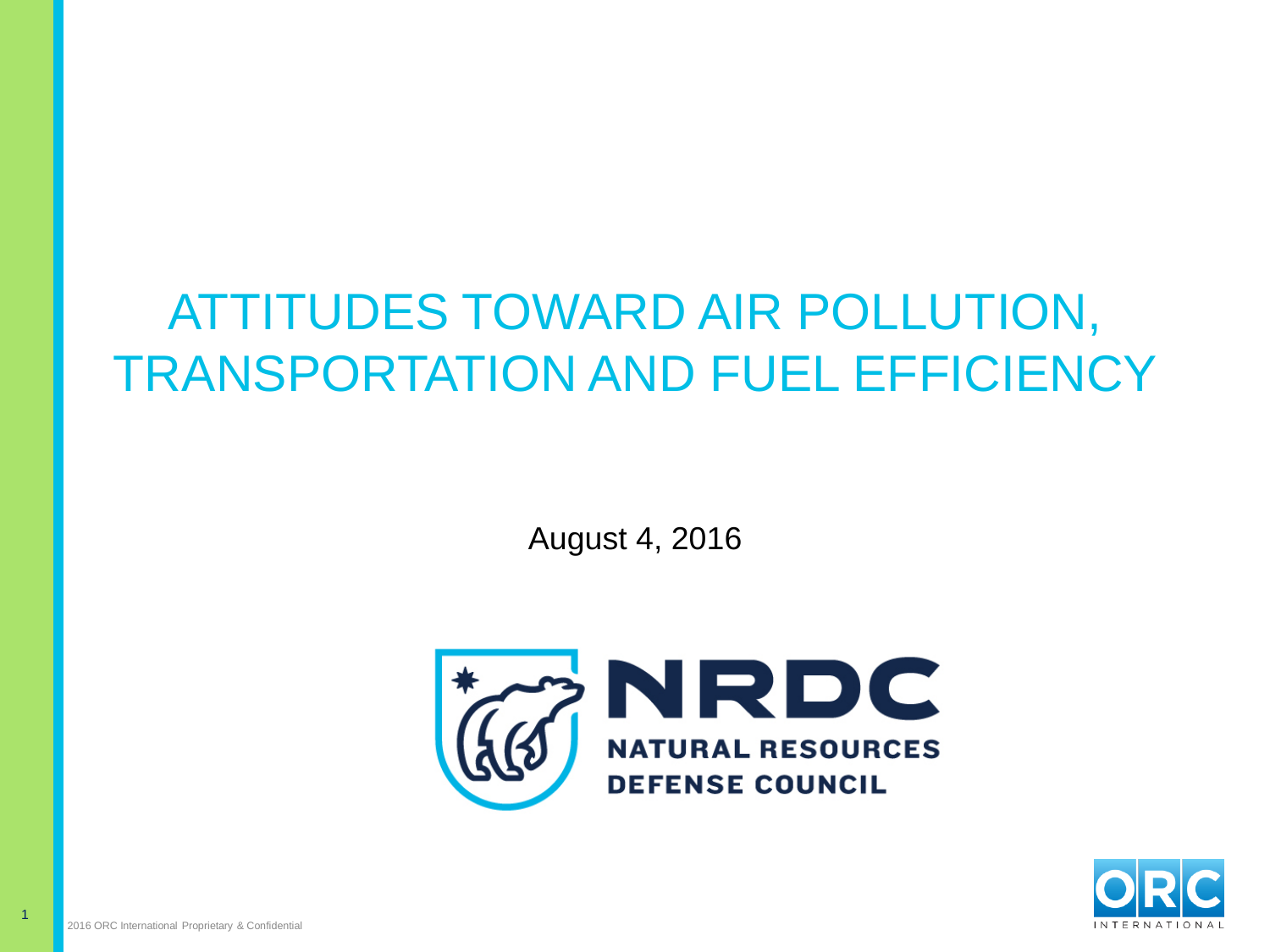## Table of Contents

|                   | Page           |
|-------------------|----------------|
|                   | 3              |
| Executive Summary | 4              |
| Detailed Findings | $\overline{7}$ |
| Questionnaire     | 28             |

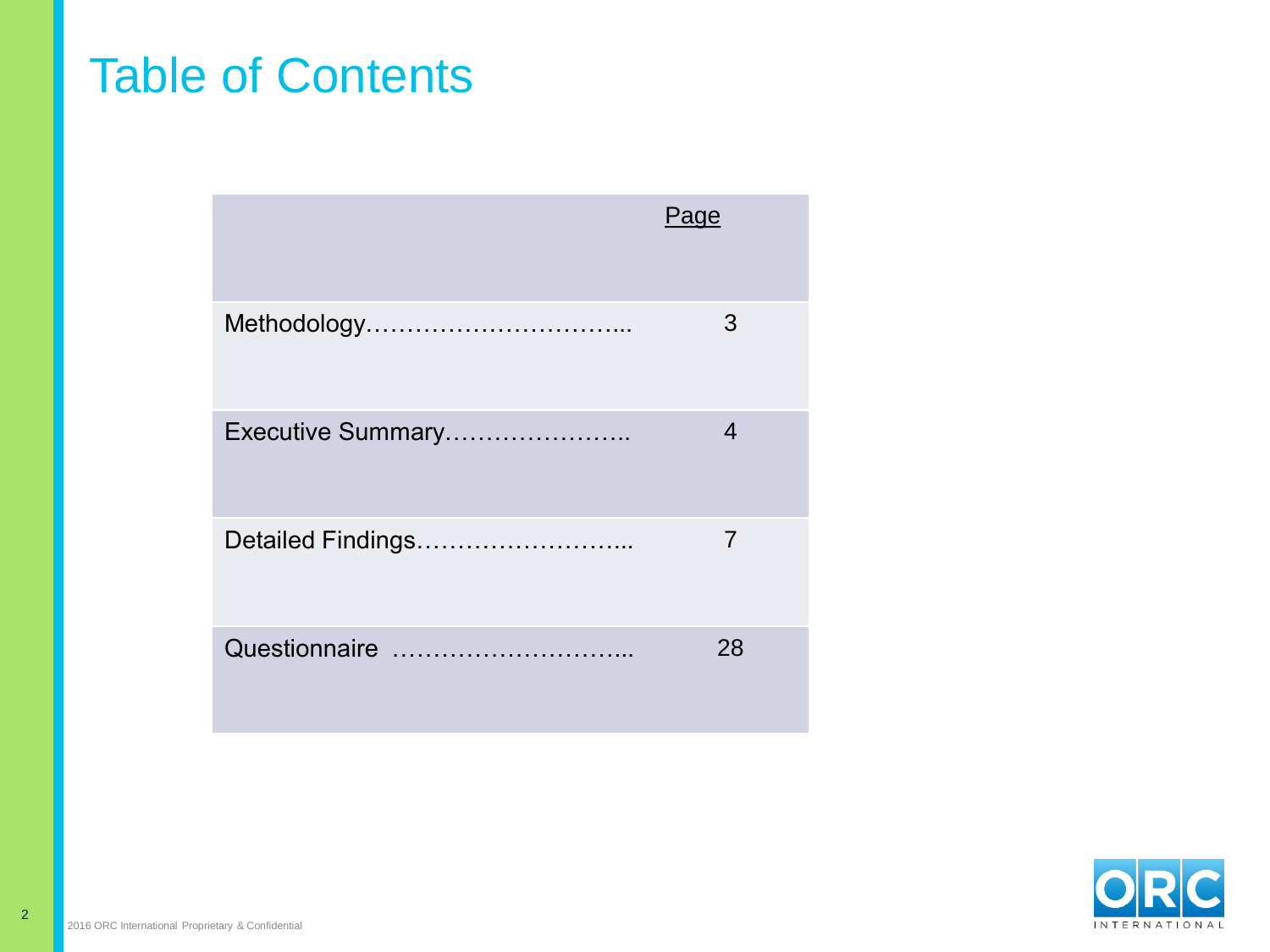# **Methodology**

- This report presents the findings of an telephone study conducted among 1,012 US adults ages 18 and older. Interviewing for this survey was completed from July 21-24, 2016.
- The study was conducted in ORC International's Telephone CARAVAN omnibus survey using two probability samples: randomly selected landline telephone numbers and randomly selected mobile (cell) telephone numbers. The combined sample consists of 1,012 adults (18 years old and older) living in the continental United States. Of the 1,012 interviews, 512 were from the landline sample and 500 from the cell phone sample. The margin of error for the sample of 1,012 is +/- 3.08% at the 95% confidence level. Smaller subgroups will have larger error margins. For instance, bases sizes of 500-510 have an error margin of +/ 4% , while the smallest subgroup reported on herein (76) carries an error margin of  $+/-11\%$
- o Surveys are collected by trained and supervised US based interviewers using ORC International's computer assisted telephone interviewing (CATI) system.
- Completed interviews are weighted by five variables age, sex, geographic region, race and education – using data from the U.S. Census Bureau to help ensure reliable and accurate representation of the total U.S. population, 18 years of age and older.
- Where applicable, red circles indicate a significant difference at the 95% confidence level.

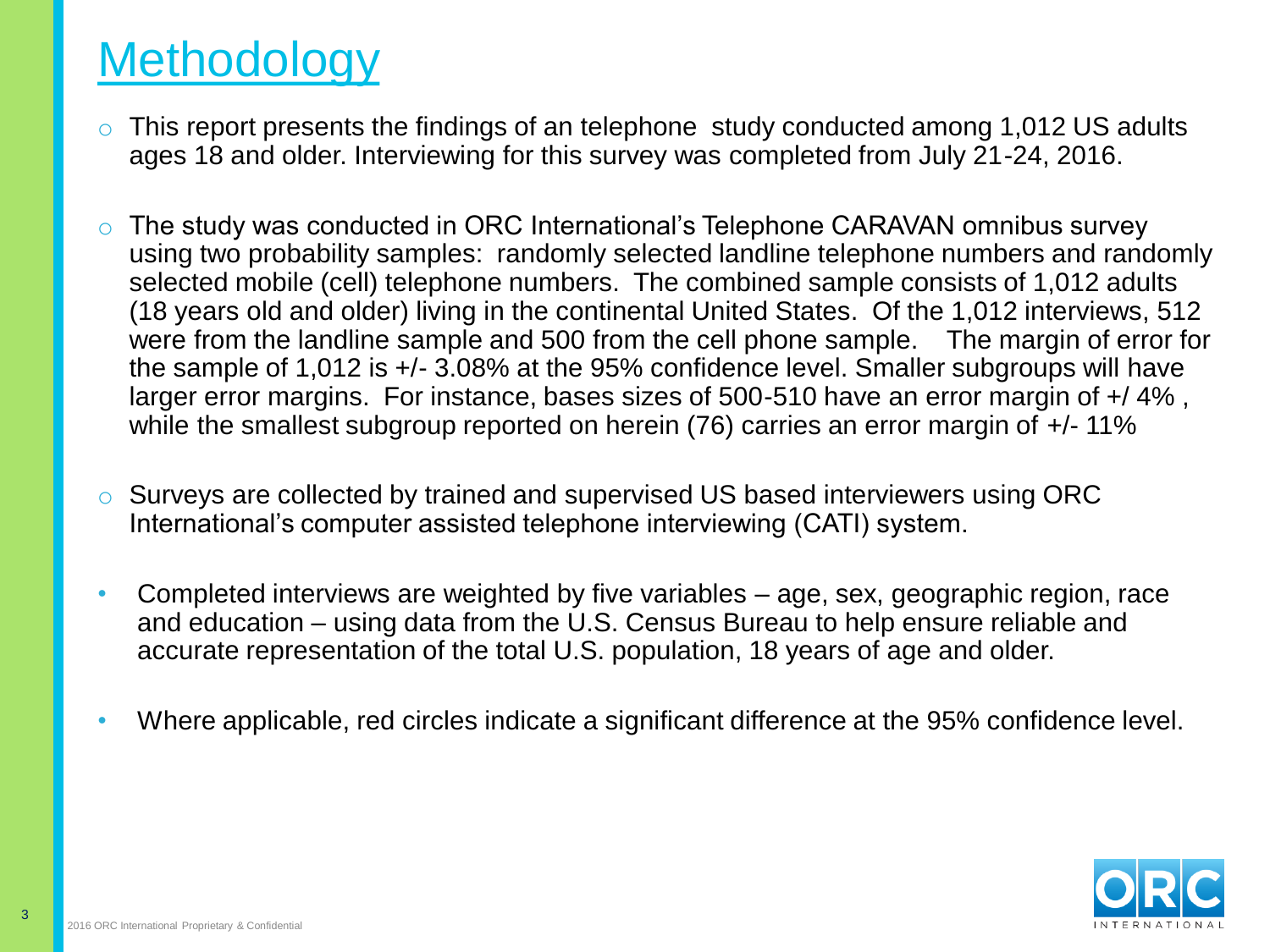## Executive Summary

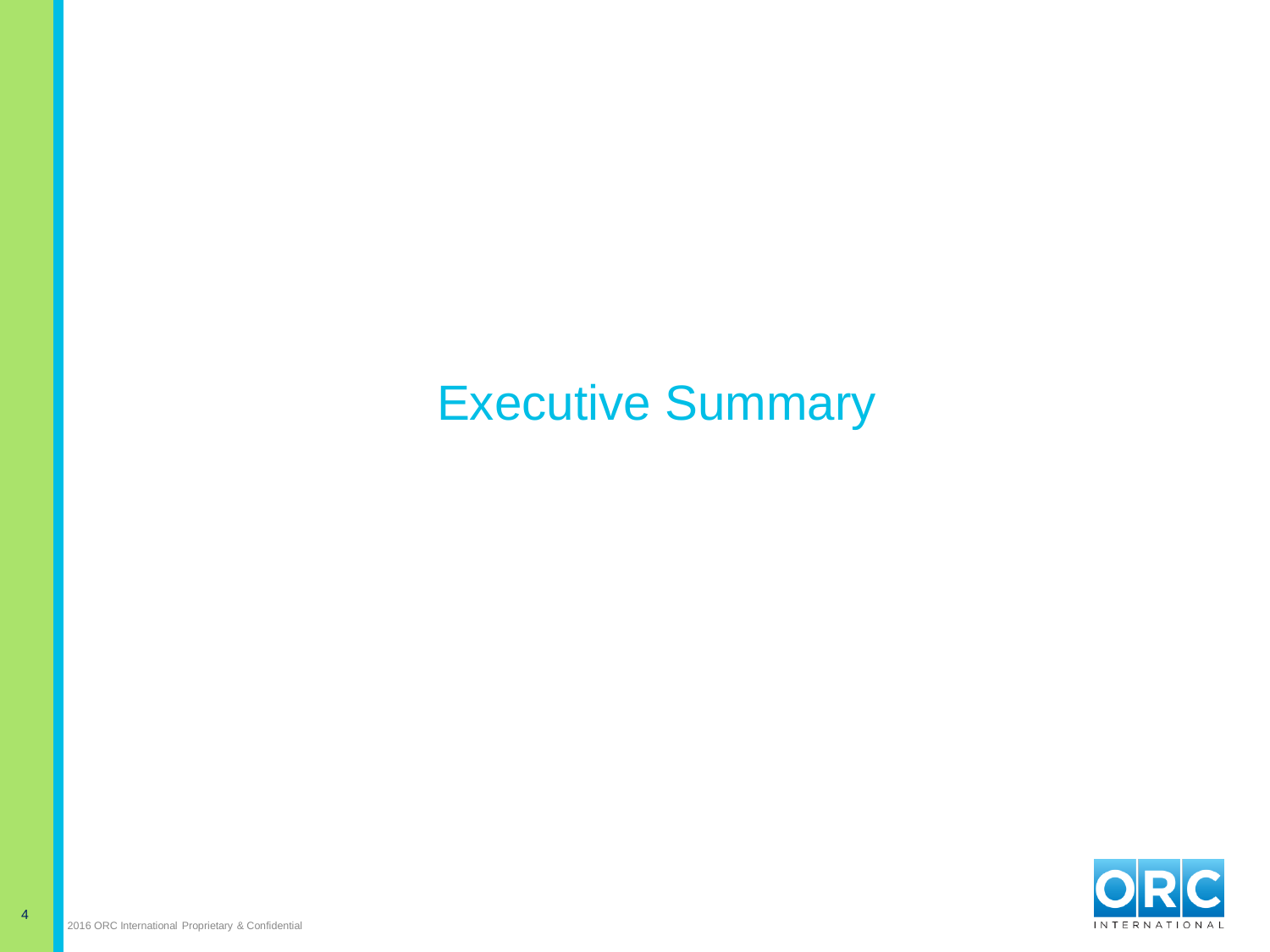## Executive Summary

- o 77 percent of Americans think "cars and trucks contribute to the problem of air pollution" a great deal or somewhat. This view is held by 87 percent of Democrats, 77 percent of Independents and 69 percent of Republicans.
- o Women (84 percent) and African Americans (82 percent) are somewhat more likely than men to think "cars and trucks contribute to the problem of air pollution" a great deal or somewhat.
- o 78 percent of Americans agree that "state transportation agencies should take vehicle-related carbon pollution and climate change into account when developing transportation plans, and also seek ways to reduce that pollution." This view is held by 92 percent of Democrats, 79 percent of Independents, and 64 percent of Republicans.
- o Millennials and 18-34 year-olds (both at 88 percent), as well as women and Hispanics (both at 86 percent), are particularly inclined to agree that "state transportation agencies should take vehicle-related carbon pollution and climate change into account when developing transportation plans, and also seek ways to reduce that pollution."

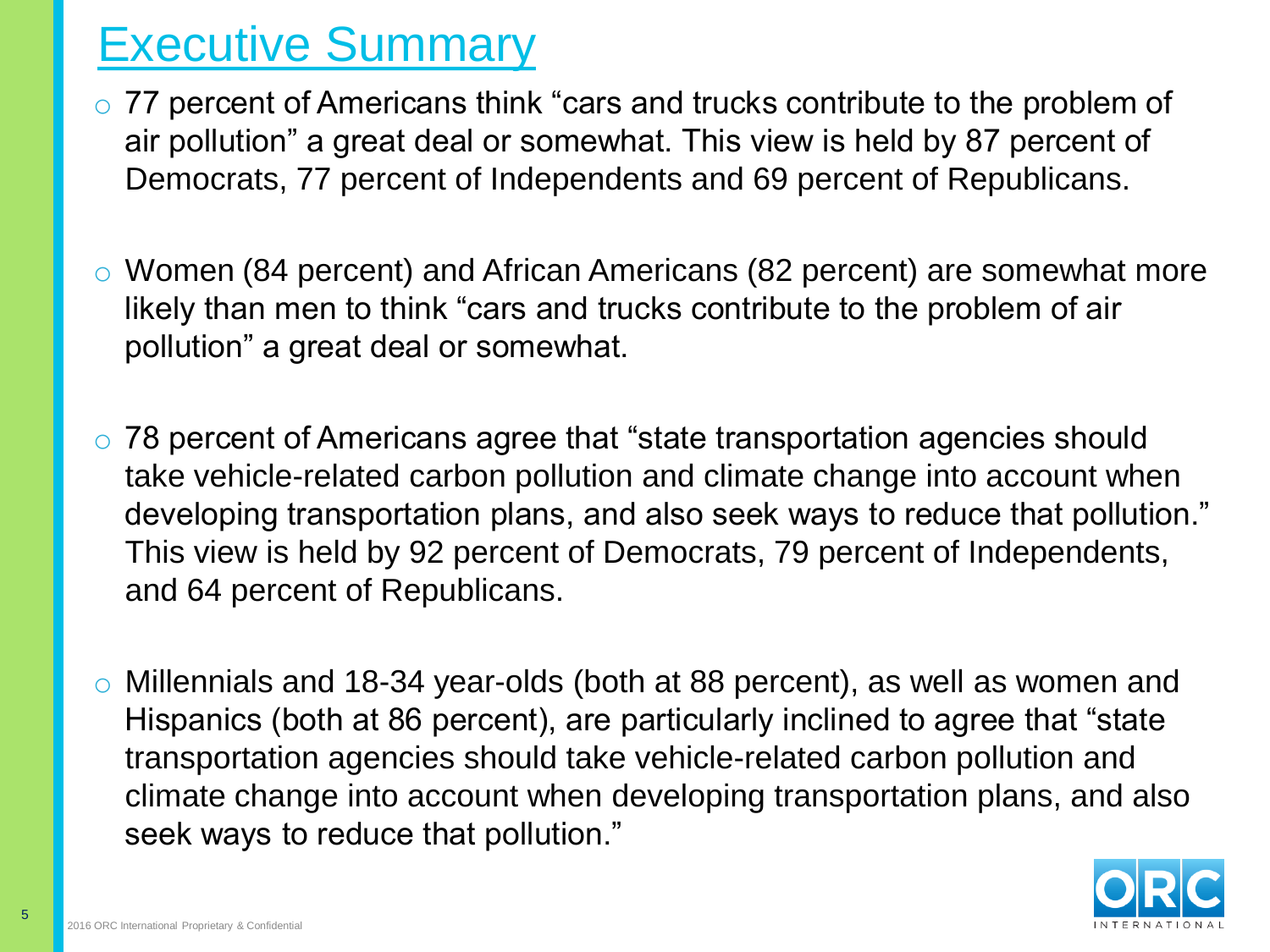# Executive Summary (con.)

- o 95 percent of Americans agree with the statement: 'Automakers should continue to improve fuel economy for all vehicle types.' This view is held by 97 percent of Democrats, 94 percent of Independents, and 93 percent of Republicans.
- o 79 percent of Americans agree with the statement: 'The U.S. government should continue to increase fuel efficiency standards and enforce them.' This view is held by 90 percent of Democrats, 76 percent of Independents, and 68 percent of Republicans.
- o African Americans (86 percent),18-34 year-olds (85 percent), and Millennials (84 percent) are particularly inclined to agree that: 'The U.S. government should continue to increase fuel efficiency standards and enforce them.'

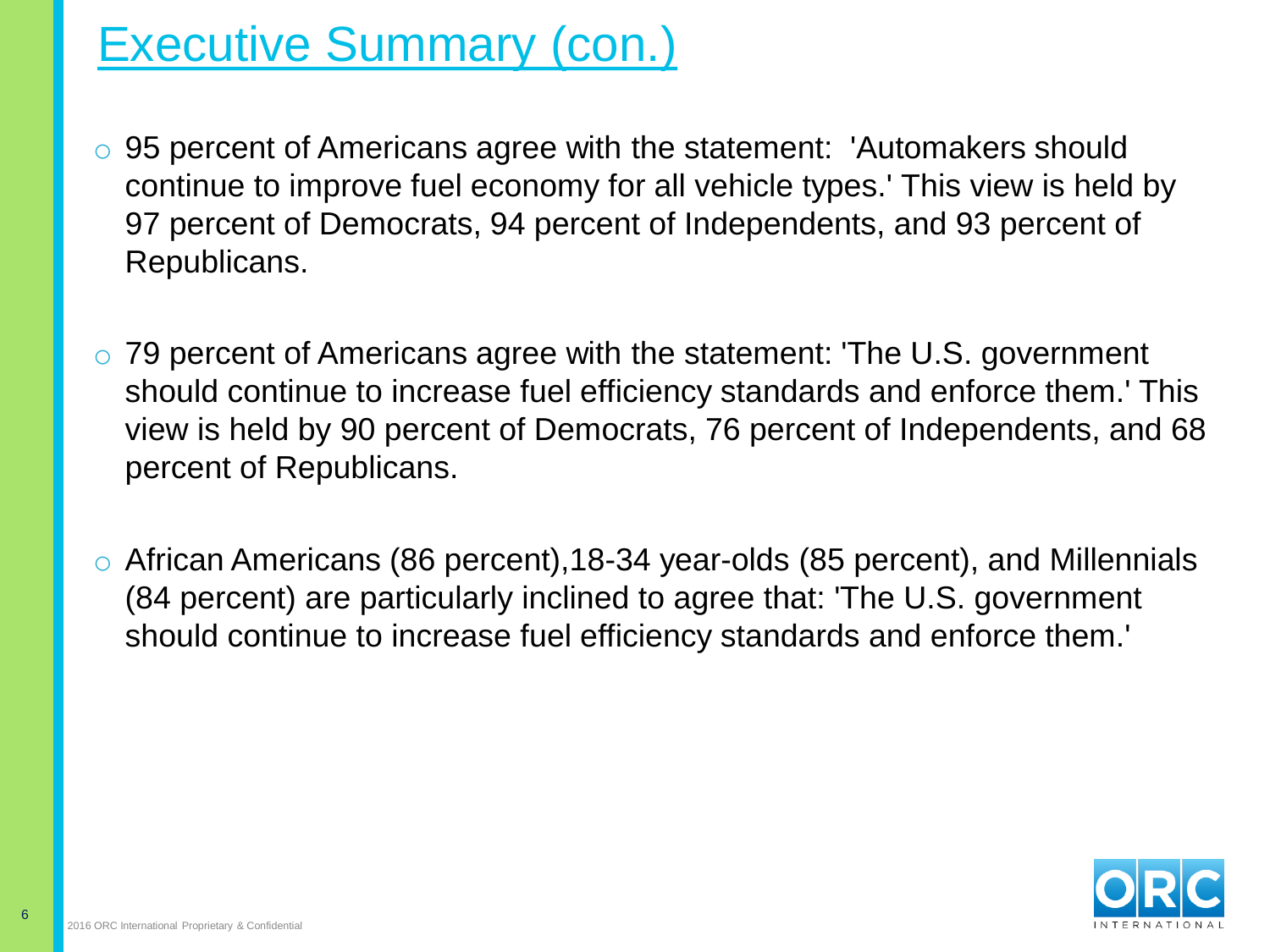# Detailed Findings

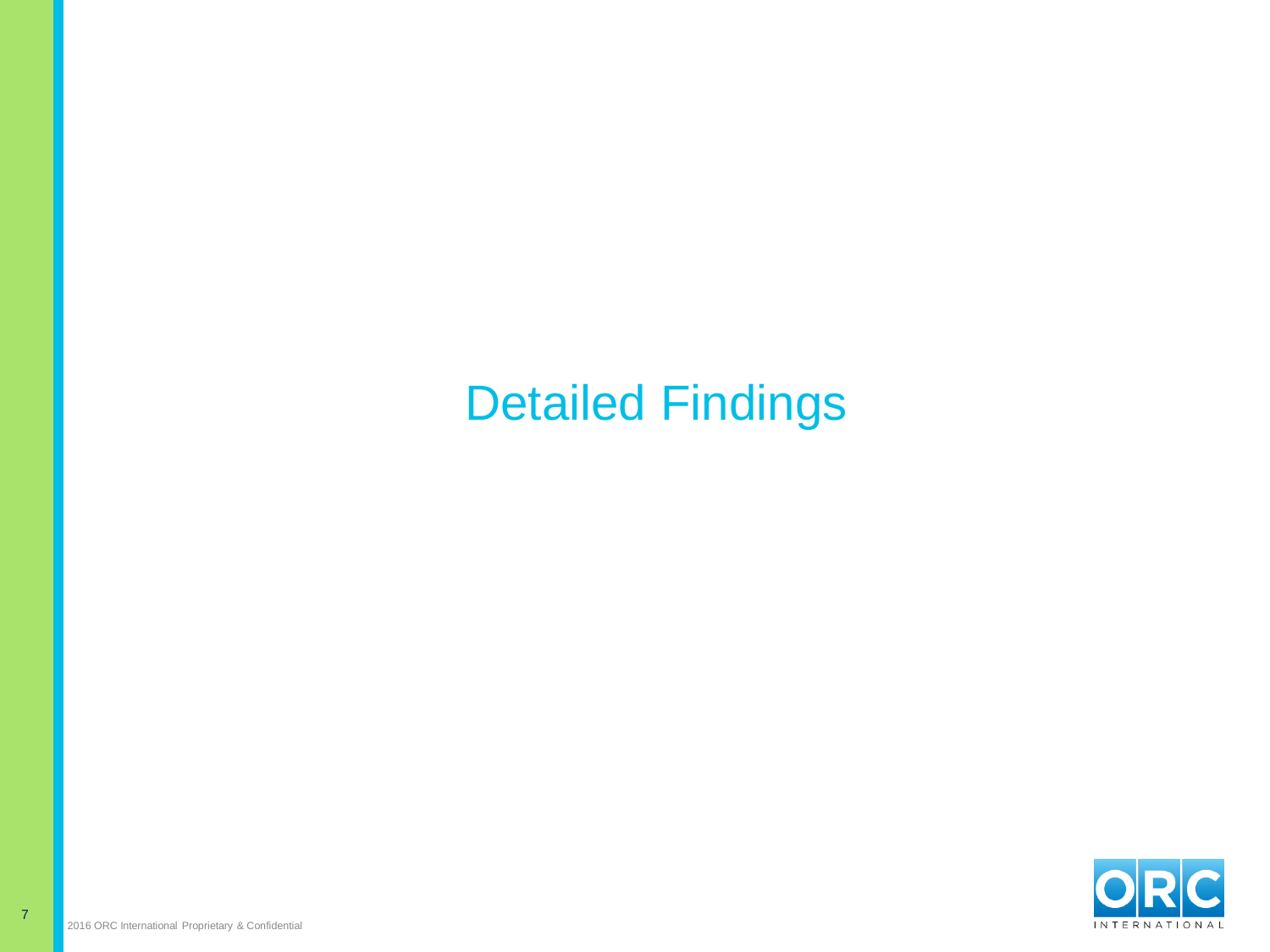#### Nearly all Americans see cars and trucks as significant contributors to air pollution.





*P1 How much would you say cars and trucks contribute to the problem of air pollution? (Base=1,012)*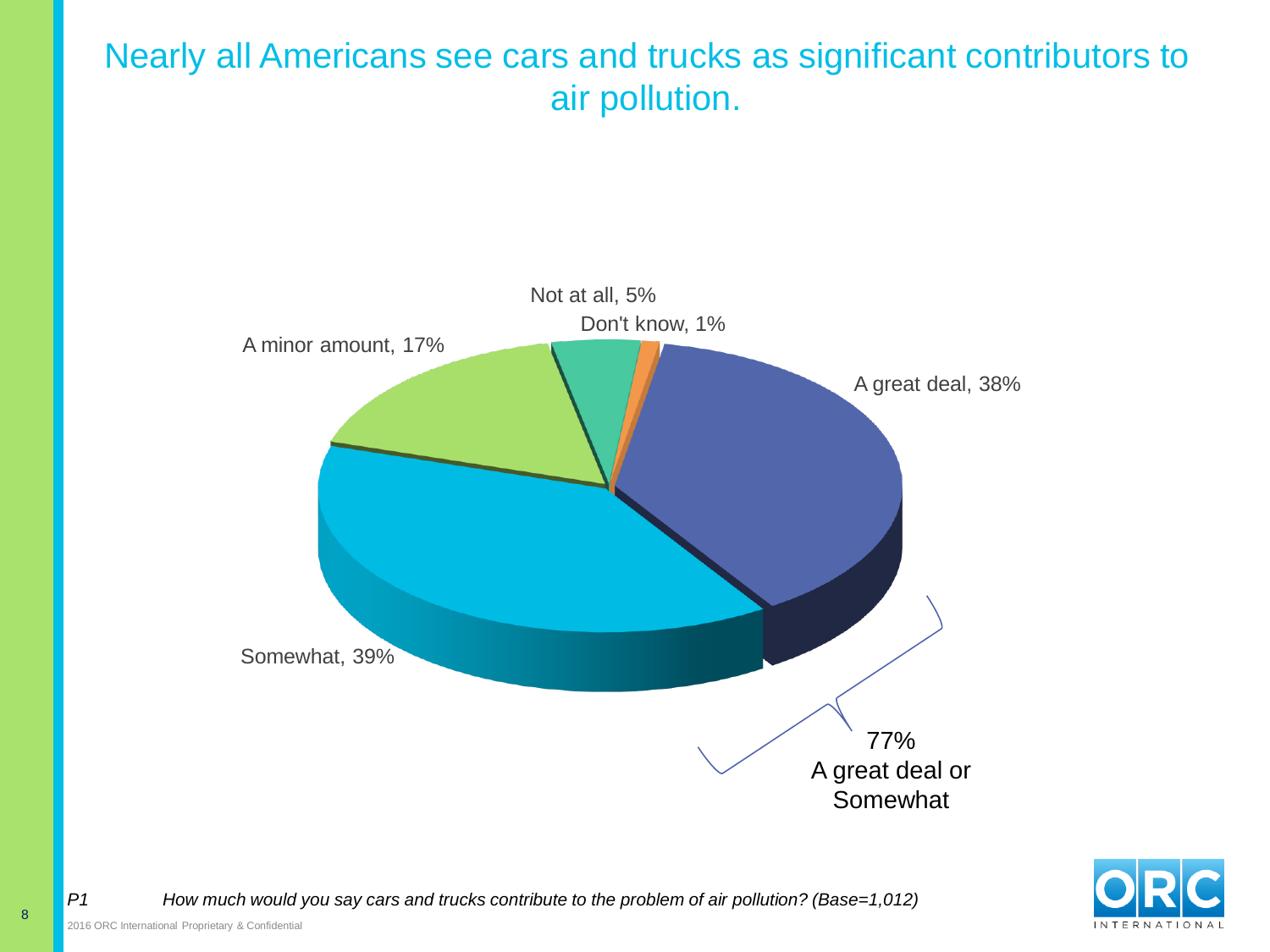While similar proportions see cars and trucks as contributors to air pollution regardless of generation, the belief is strongest among millennials, with 44% saying cars contribute a great deal. This compares to 47% of Baby Boomers who say cars contribute somewhat to air pollution.



*P1 How much would you say cars and trucks contribute to the problem of air pollution? (Bases: Millennials=199, Gen X=196, Baby Boomers=417)*

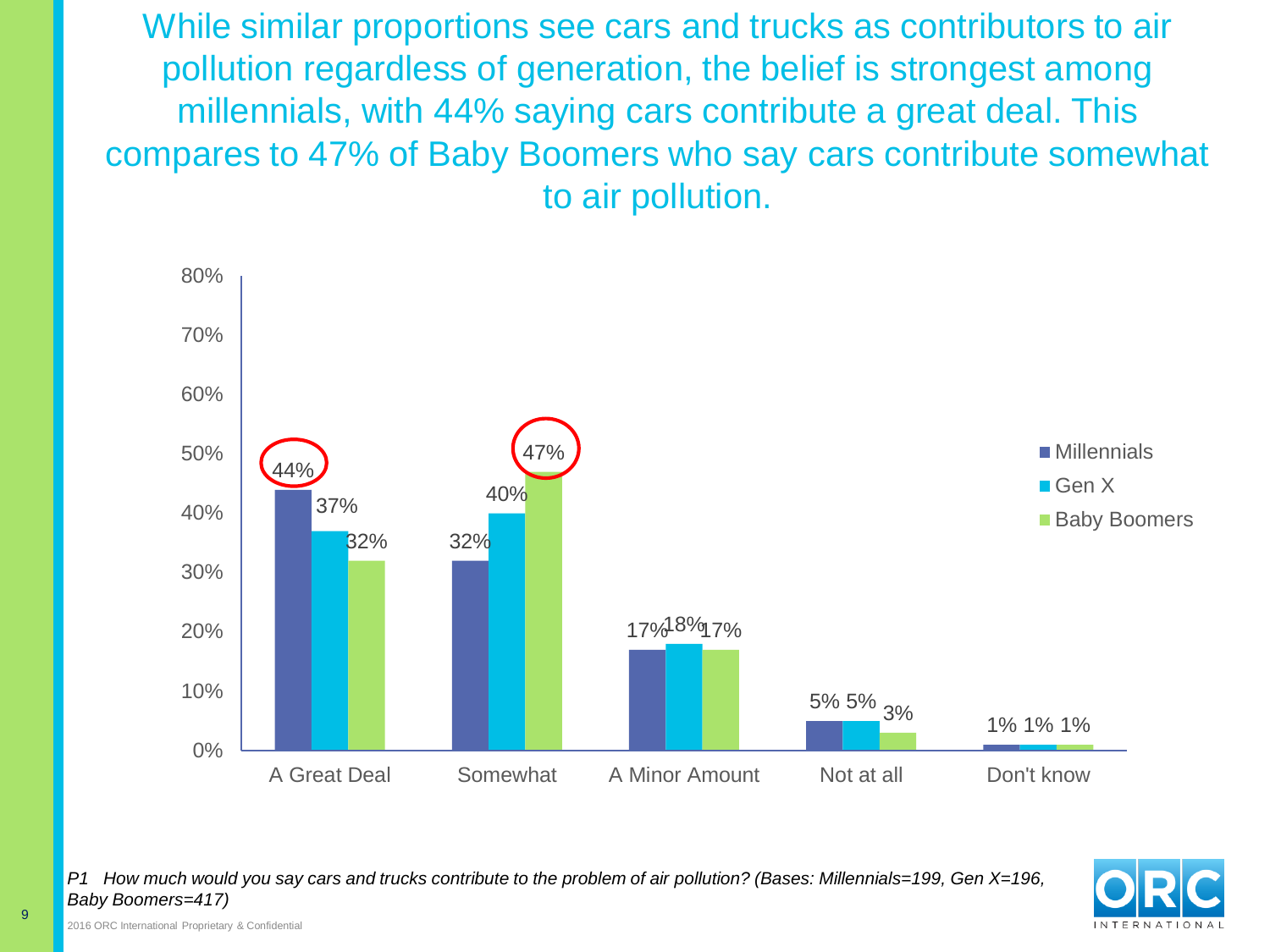### Women are more likely to see cars and trucks as contributors, with 84% saying they contribute at least somewhat to air pollution, compared to 70% of men.





*P1 How much would you say cars and trucks contribute to the problem of air pollution? (Bases: Men=503, Women=509)*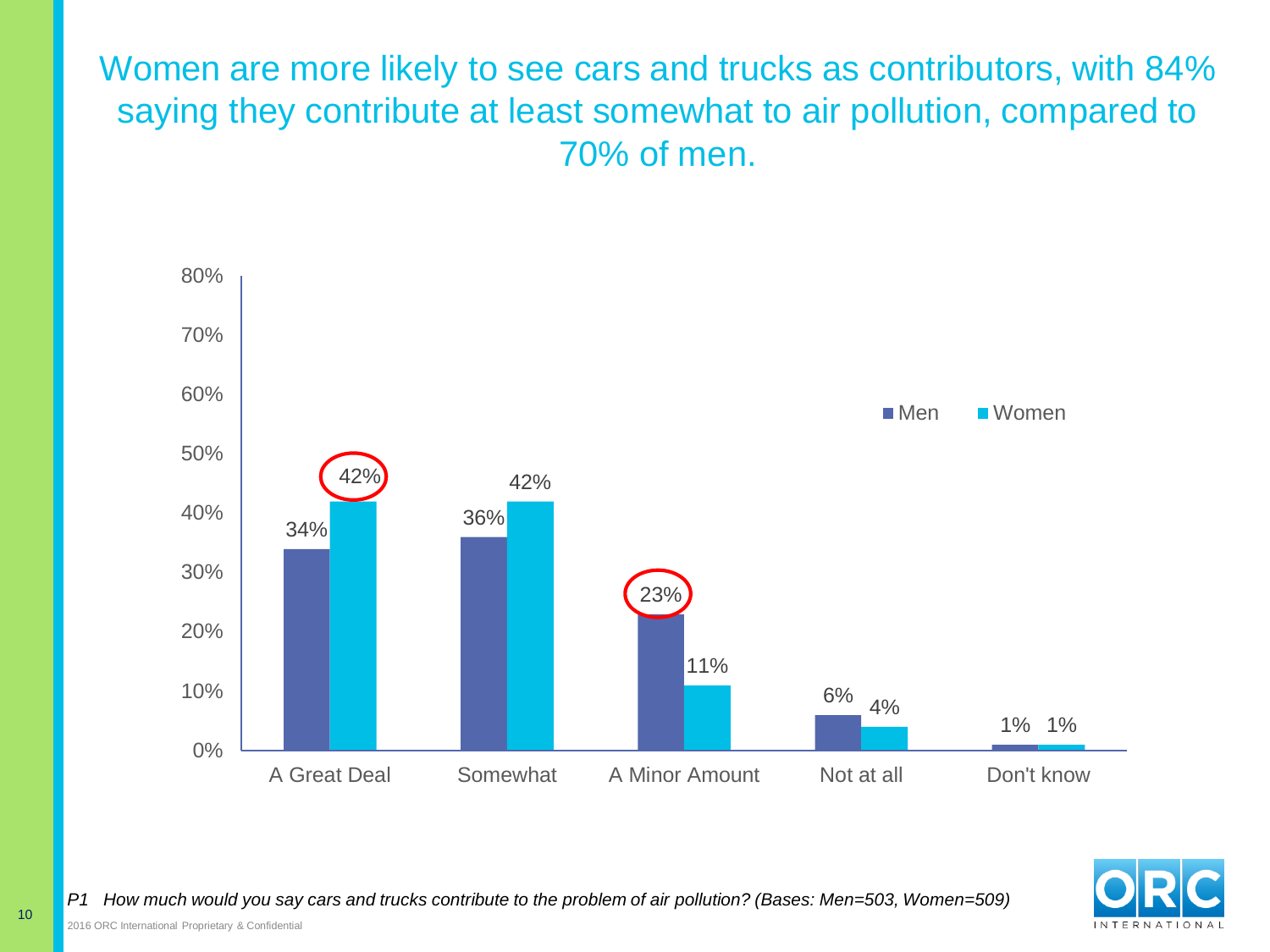While many see cars and trucks as contributors to air pollution regardless of race, the belief is strongest among Hispanics, with 53% saying cars contribute a great deal. This compares to 33% of Caucasians who think cars contribute a great deal to air pollution.



*P1 How much would you say cars and trucks contribute to the problem of air pollution? (Bases: Caucasian=711, African American=89, Hispanic=76)*

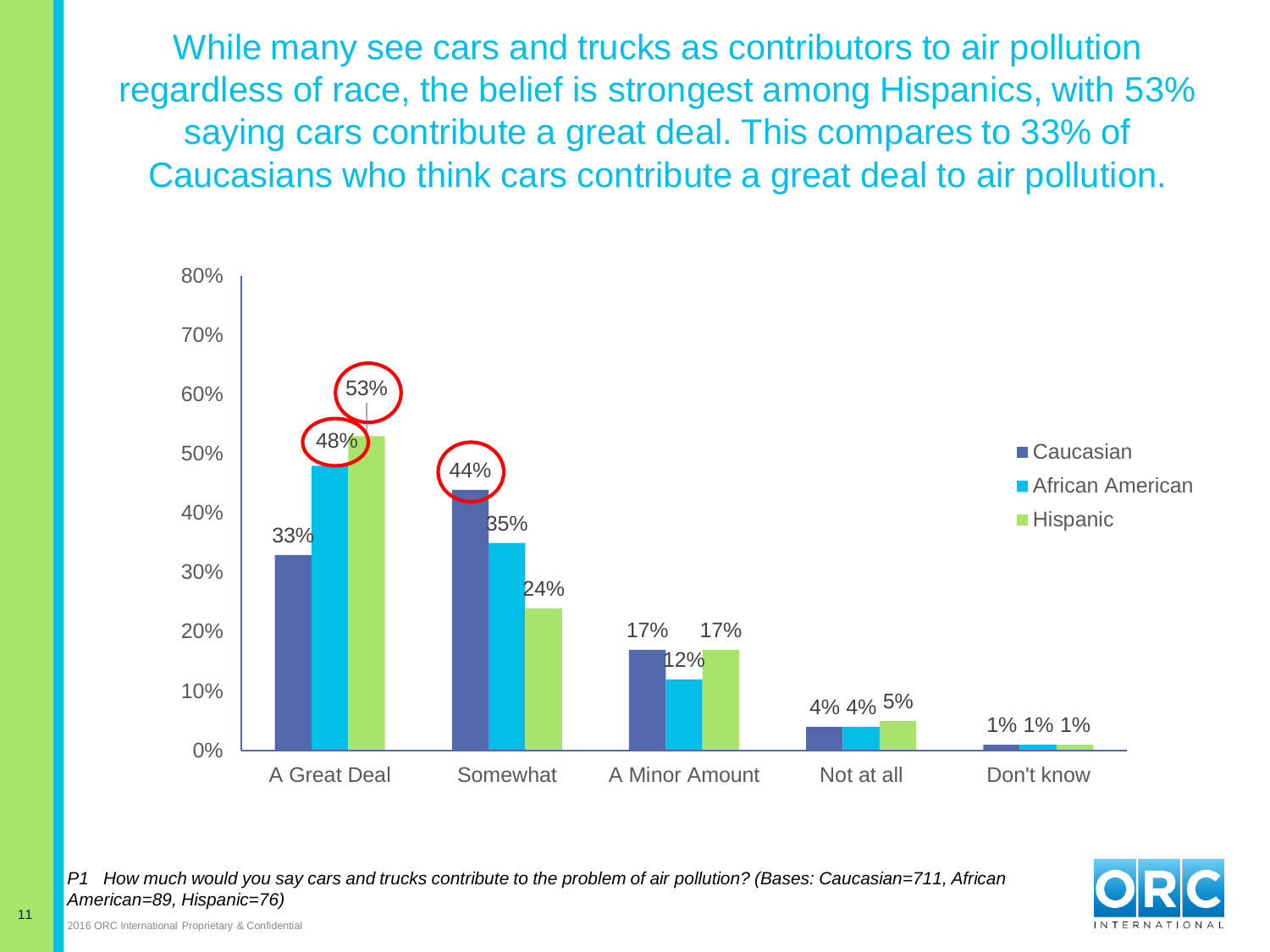The perspective that cars and trucks are contributors to air pollution is held by majorities across party lines, with 69% of Republicans responding a great deal of somewhat, compared to 87% of Democrats and 78% of Independents



*P1 How much would you say cars and trucks contribute to the problem of air pollution? (Bases: Democrats=403, Independents=152, Republicans=394)*

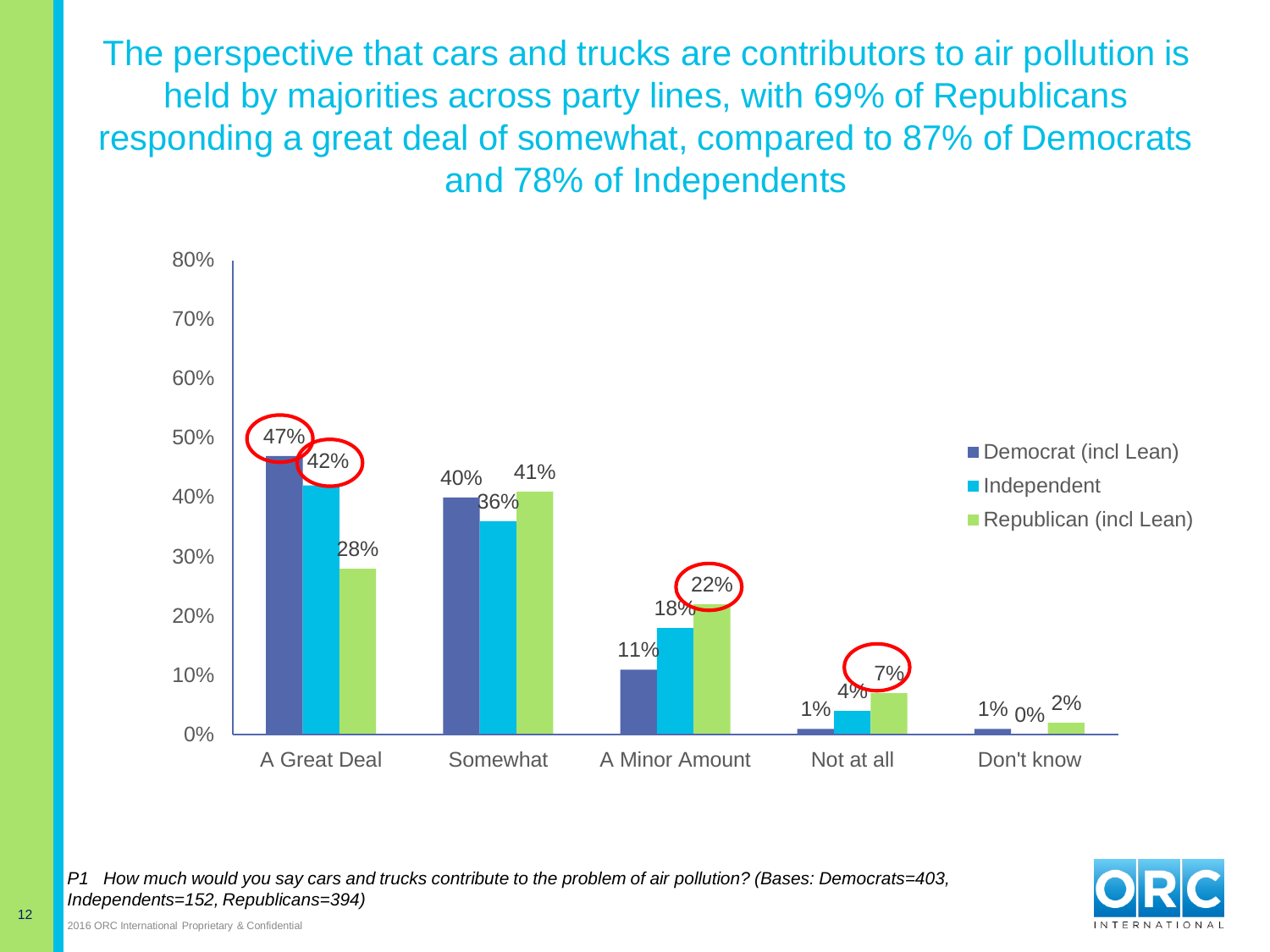Over three quarters agree that transportation agencies should take vehicle related carbon pollution into account when developing transportation plans.



*P2 As you may know, national law requires state transportation agencies to develop long-range plans for how they will use federal money on transportation projects over the next 20 years or more. The plan must identify transportation needs, address issues like safety, and set priorities for transportation projects and budgets.*

*Now, there is a proposal to require states that receive federal money for transportation to assess the carbon pollution, which contributes to climate change, that transportation plans may generate and seek ways to reduce it. They also will have to consider the impact of transportation on air quality as part of their long-range plans.*

*Do you agree or disagree that state transportation agencies should take vehicle-related carbon pollution and climate change into account when developing transportation plans, and also seek ways to reduce that pollution? (Base=1,012)*

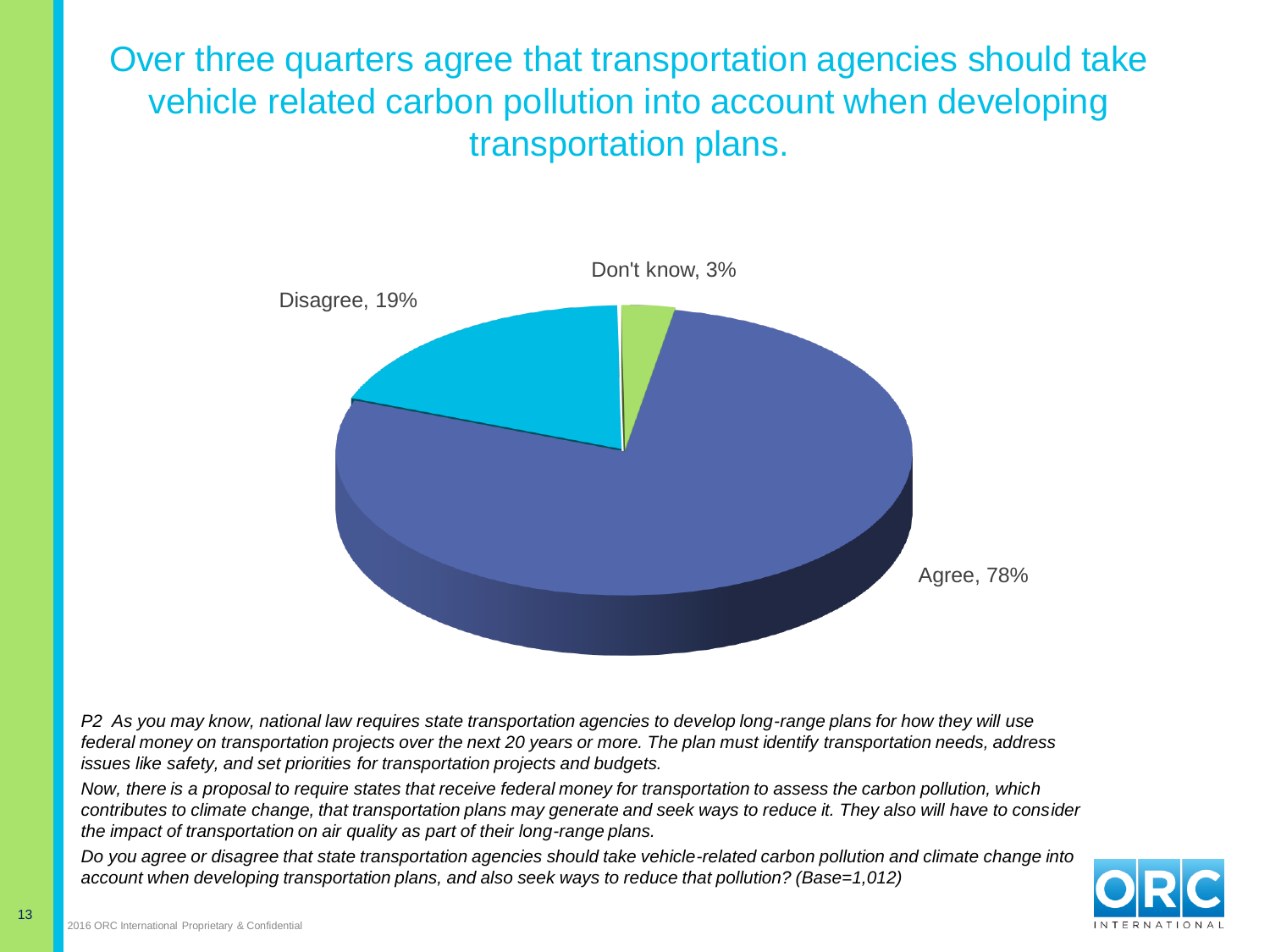Agreement that state transportation agencies should take carbon pollution into account is strong in all generations. Millennials are the generation most likely to agree.



*P2 As you may know, national law requires state transportation agencies to develop long-range plans for how they will use federal money on transportation projects over the next 20 years or more. The plan must identify transportation needs, address issues like safety, and set priorities for transportation projects and budgets.*

*Now, there is a proposal to require states that receive federal money for transportation to assess the carbon pollution, which contributes to climate change, that transportation plans may generate and seek ways to reduce it. They also will have to consider the impact of transportation on air quality as part of their long-range plans.*

*Do you agree or disagree that state transportation agencies should take vehicle-related carbon pollution and climate change into account when developing transportation plans, and also seek ways to reduce that pollution? (Bases: Millennials=199, Gen X=196, Baby Boomers=417)*

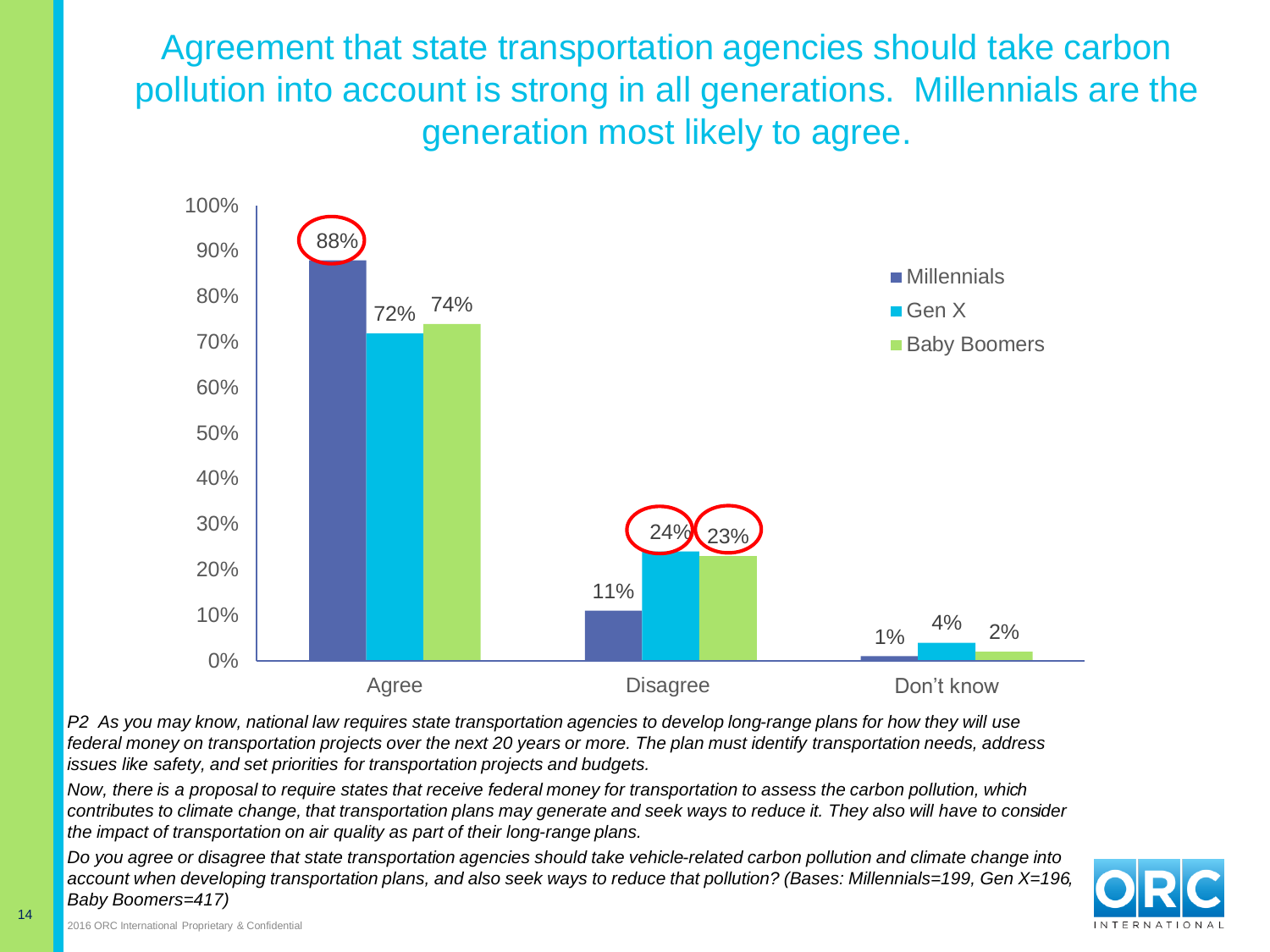While substantial majorities of both men and women agree that state transportation agencies should take carbon pollution into account, women are more likely than men to do so.



*P2 As you may know, national law requires state transportation agencies to develop long-range plans for how they will use federal money on transportation projects over the next 20 years or more. The plan must identify transportation needs, address issues like safety, and set priorities for transportation projects and budgets.*

*Now, there is a proposal to require states that receive federal money for transportation to assess the carbon pollution, which contributes to climate change, that transportation plans may generate and seek ways to reduce it. They also will have to consider the impact of transportation on air quality as part of their long-range plans.*

*Do you agree or disagree that state transportation agencies should take vehicle-related carbon pollution and climate change into account when developing transportation plans, and also seek ways to reduce that pollution? (Bases: Men=503, Women=509)*

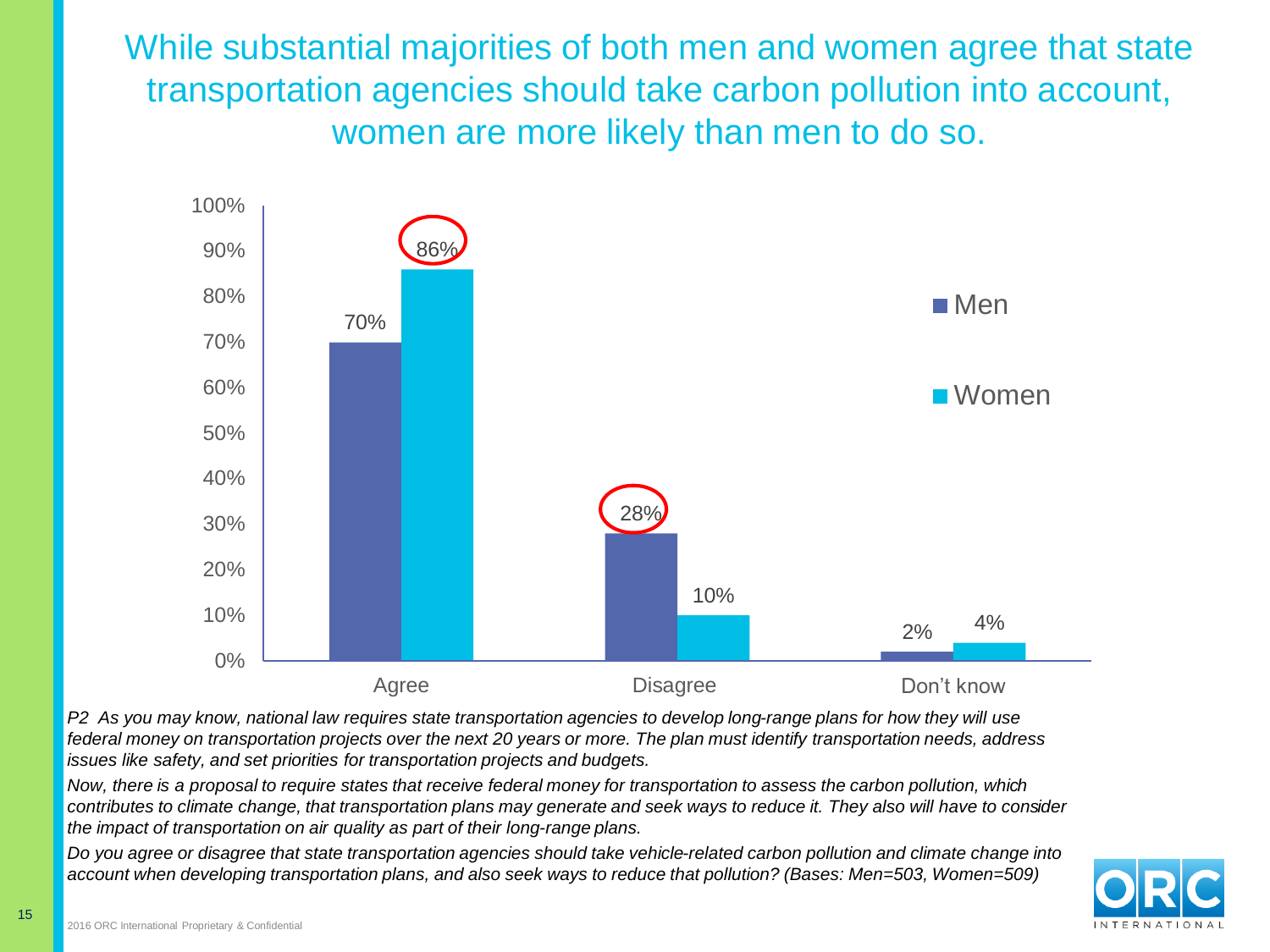Regardless of race -- Caucasian, African American, or Hispanic -- the majority agree that state transportation agencies should take carbon pollution into account.



*P2 As you may know, national law requires state transportation agencies to develop long-range plans for how they will use federal money on transportation projects over the next 20 years or more. The plan must identify transportation needs, address issues like safety, and set priorities for transportation projects and budgets.*

*Now, there is a proposal to require states that receive federal money for transportation to assess the carbon pollution, which contributes to climate change, that transportation plans may generate and seek ways to reduce it. They also will have to consider the impact of transportation on air quality as part of their long-range plans.*

*Do you agree or disagree that state transportation agencies should take vehicle-related carbon pollution and climate change into account when developing transportation plans, and also seek ways to reduce that pollution? (Bases: Caucasian=711, African American=89, Hispanic=76)*

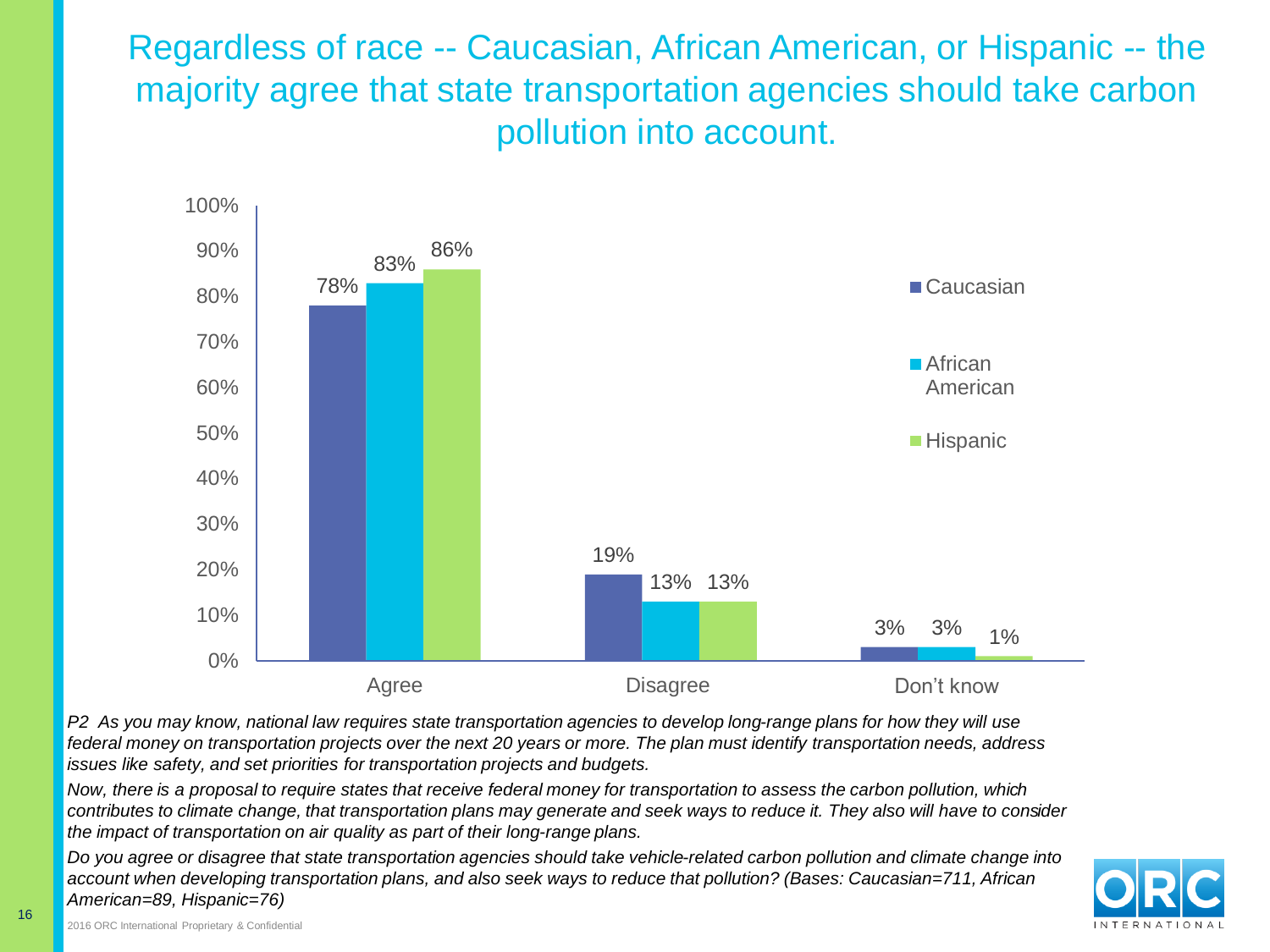Agreement that state transportation agencies should take carbon pollution into account is strong across political affiliations, including nearly two out of three Republicans.



*P2 As you may know, national law requires state transportation agencies to develop long-range plans for how they will use federal money on transportation projects over the next 20 years or more. The plan must identify transportation needs, address issues like safety, and set priorities for transportation projects and budgets.*

*Now, there is a proposal to require states that receive federal money for transportation to assess the carbon pollution, which contributes to climate change, that transportation plans may generate and seek ways to reduce it. They also will have to consider the impact of transportation on air quality as part of their long-range plans.*

*Do you agree or disagree that state transportation agencies should take vehicle-related carbon pollution and climate change into account when developing transportation plans, and also seek ways to reduce that pollution? (Bases: Democrats=403, Independents=152, Republicans=394)*

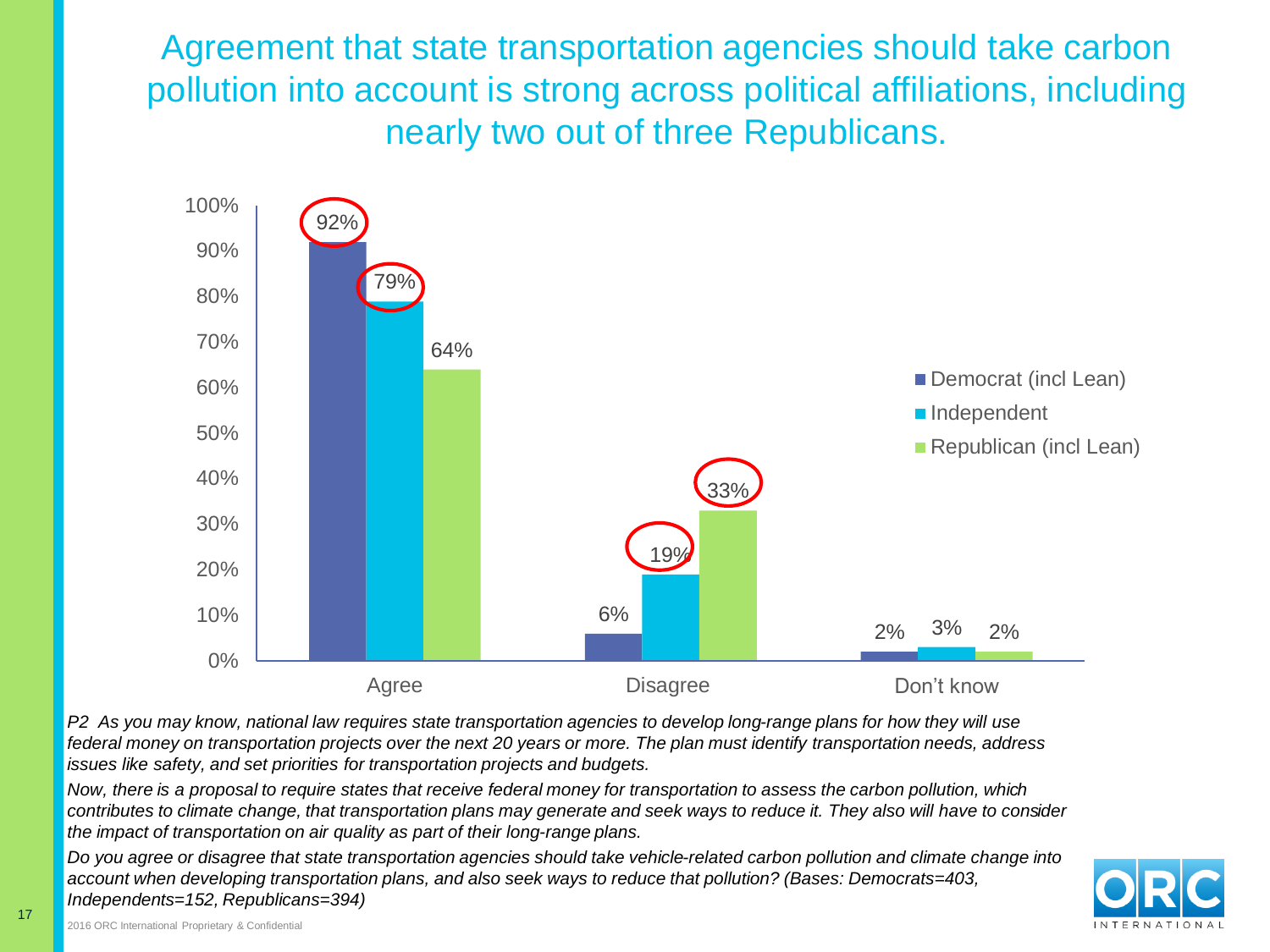### Practically everyone agrees automakers should continue to improve fuel economy for all vehicle types.



Agree, 95%

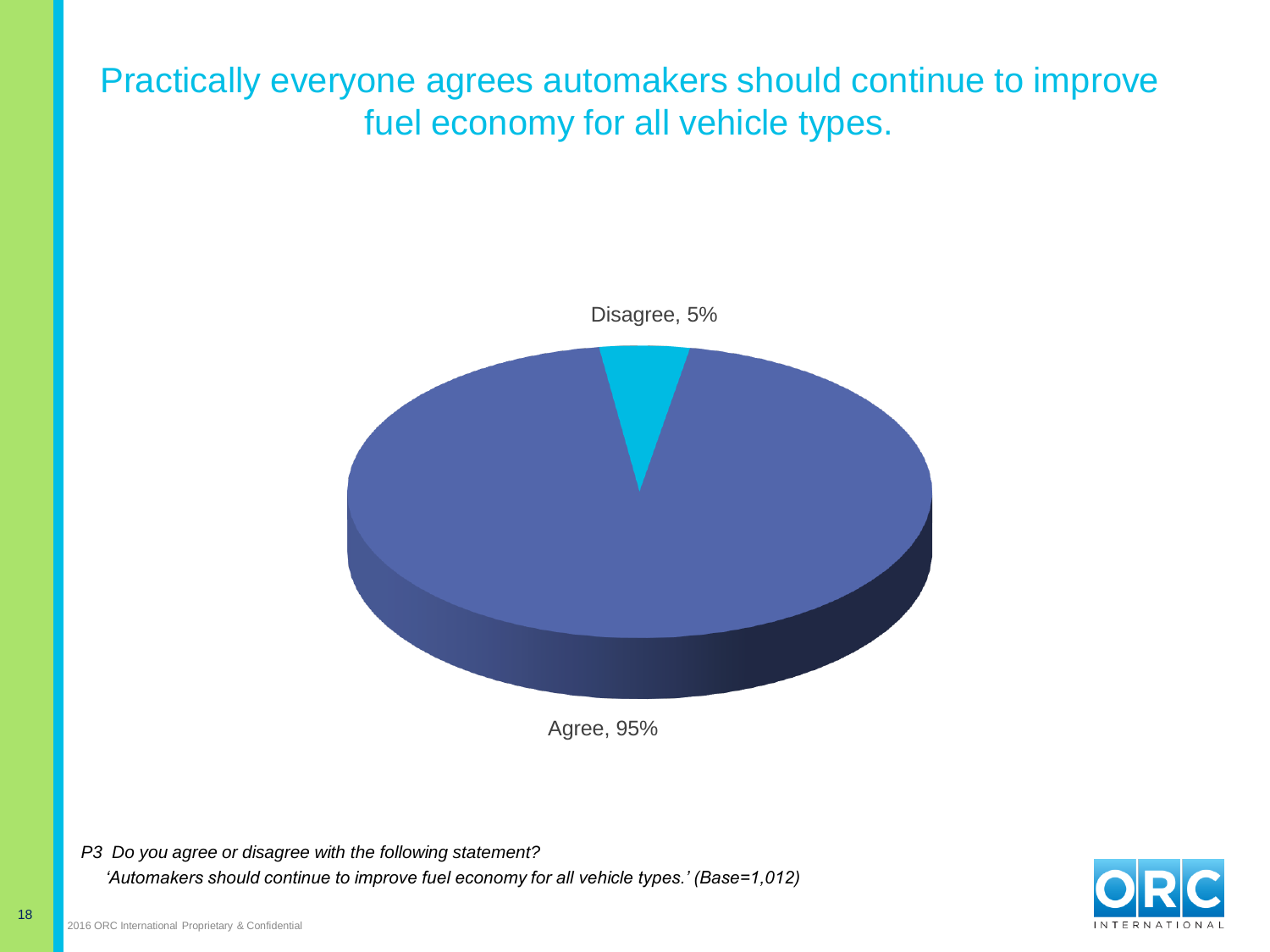Agreement that automakers should continue to improve fuel economy for all vehicle types cuts across generational lines.



*P3 Do you agree or disagree with the following statement?*

*'Automakers should continue to improve fuel economy for all vehicle types.' (Bases: Millennials=199, Gen X=196, Baby Boomers=417)*

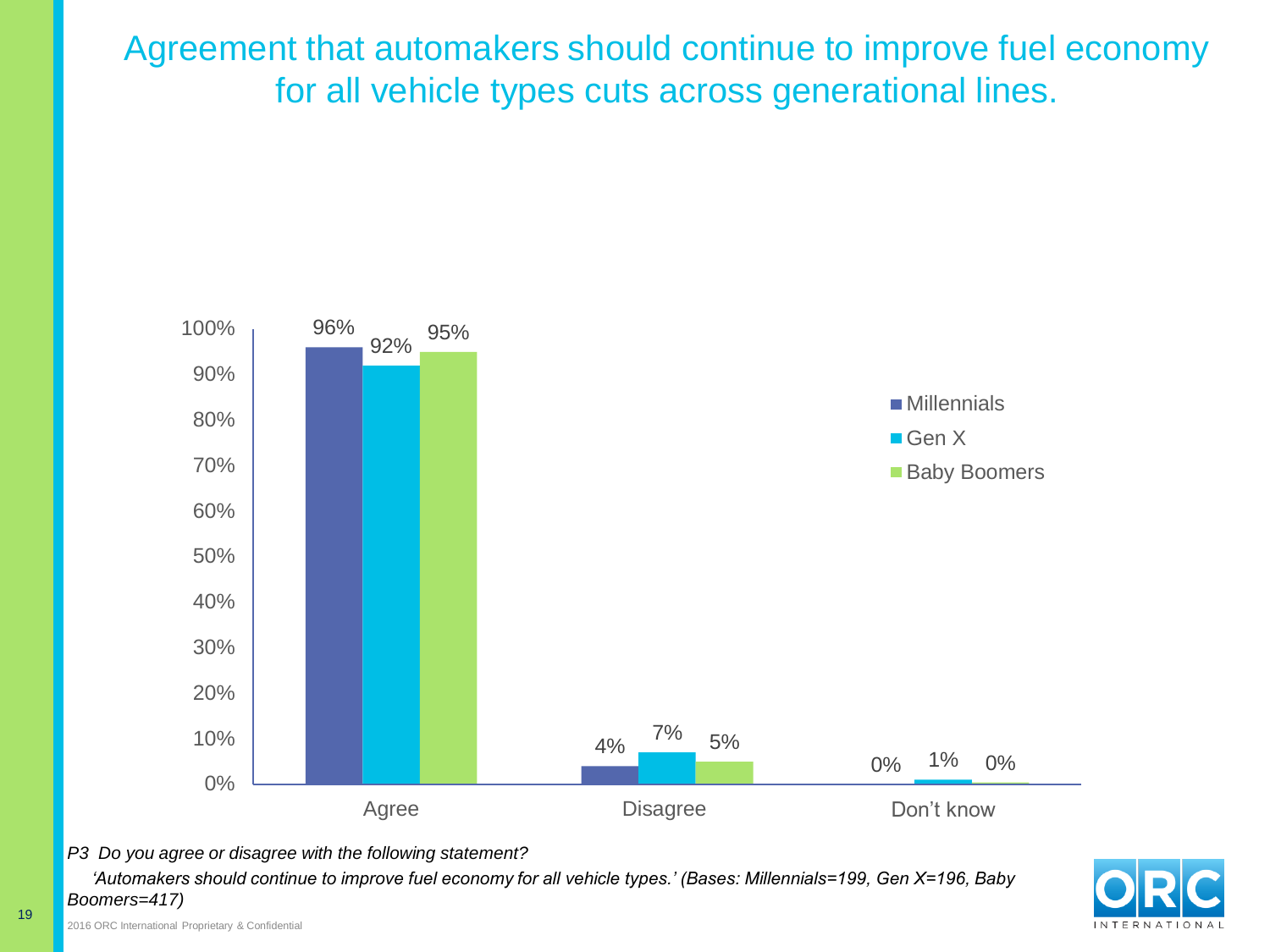Agreement that automakers should continue to improve fuel economy for all vehicle types is nearly universal among both men and women.



#### *P3 Do you agree or disagree with the following statement?*

*'Automakers should continue to improve fuel economy for all vehicle types.' (Bases: Men=503, Women=509)*

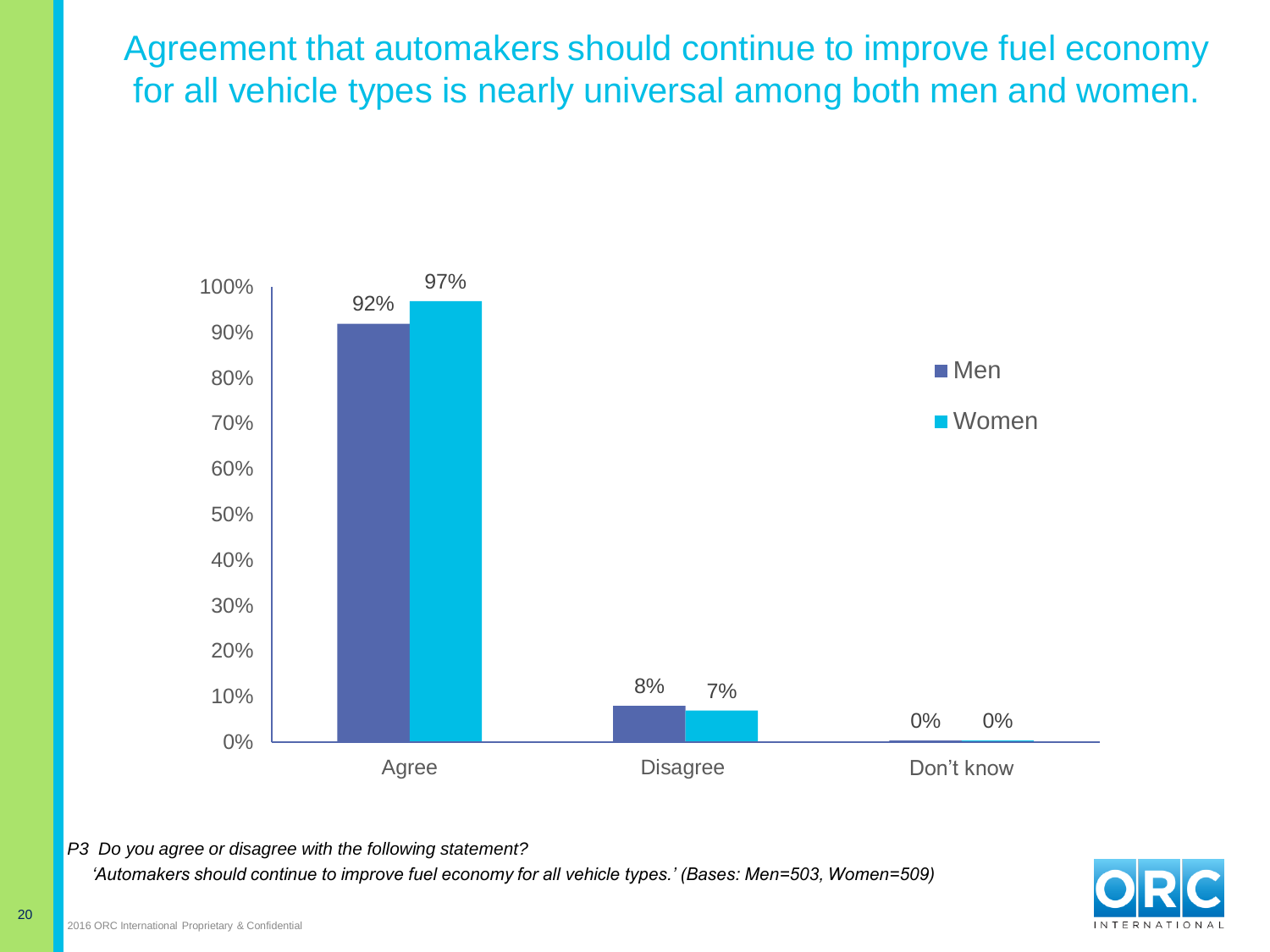### The belief that automakers should continue to improve fuel economy for all vehicle types is overwhelmingly agreed regardless of race or ethnicity



*P3 Do you agree or disagree with the following statement?*

*'Automakers should continue to improve fuel economy for all vehicle types.' (Bases: Caucasian=711, African American=89, Hispanic=76)*

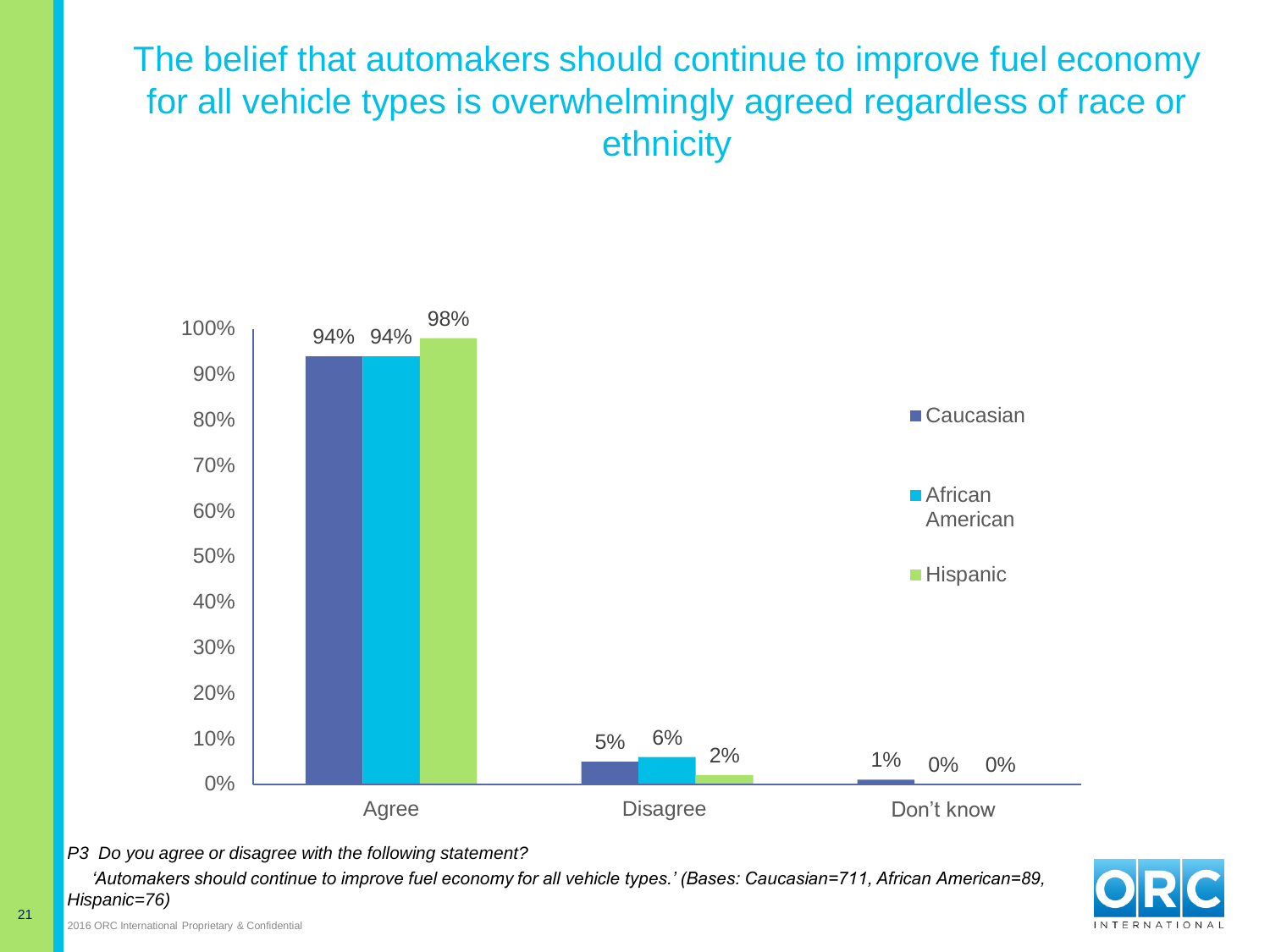Agreement that automakers should continue to improve fuel economy for all vehicle types cuts across partisan lines.



*P3 Do you agree or disagree with the following statement?*

*'Automakers should continue to improve fuel economy for all vehicle types.' (Bases: Democrats=403, Independents=152, Republicans=394)*

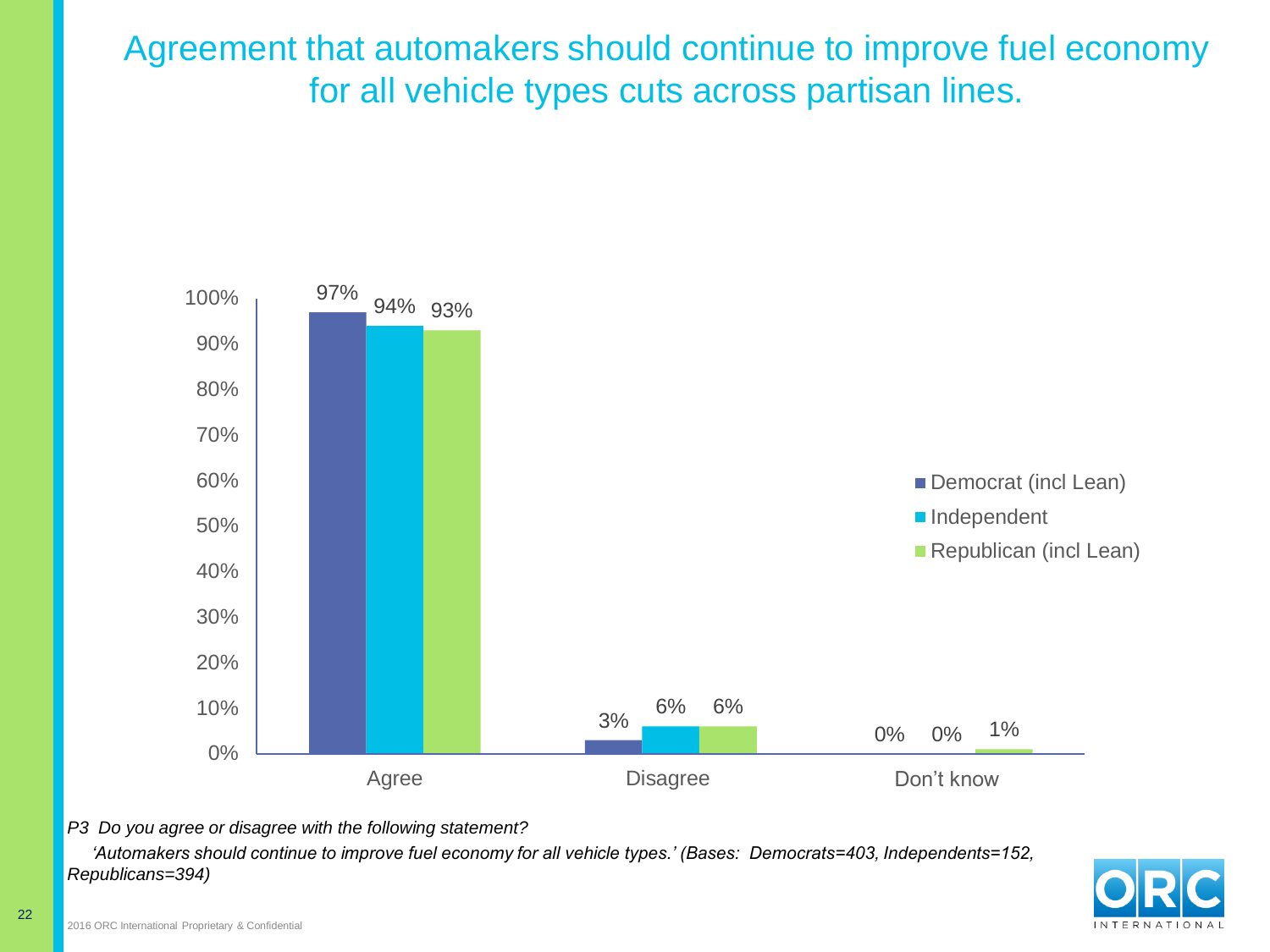Eight out of ten Americans agree with the statement that: 'The U.S. government should continue to increase fuel efficiency standards and enforce them.'



*P4 Do you agree or disagree with the following statement? 'The U.S. government should continue to increase fuel efficiency standards and enforce them.' (Base=1,012)*

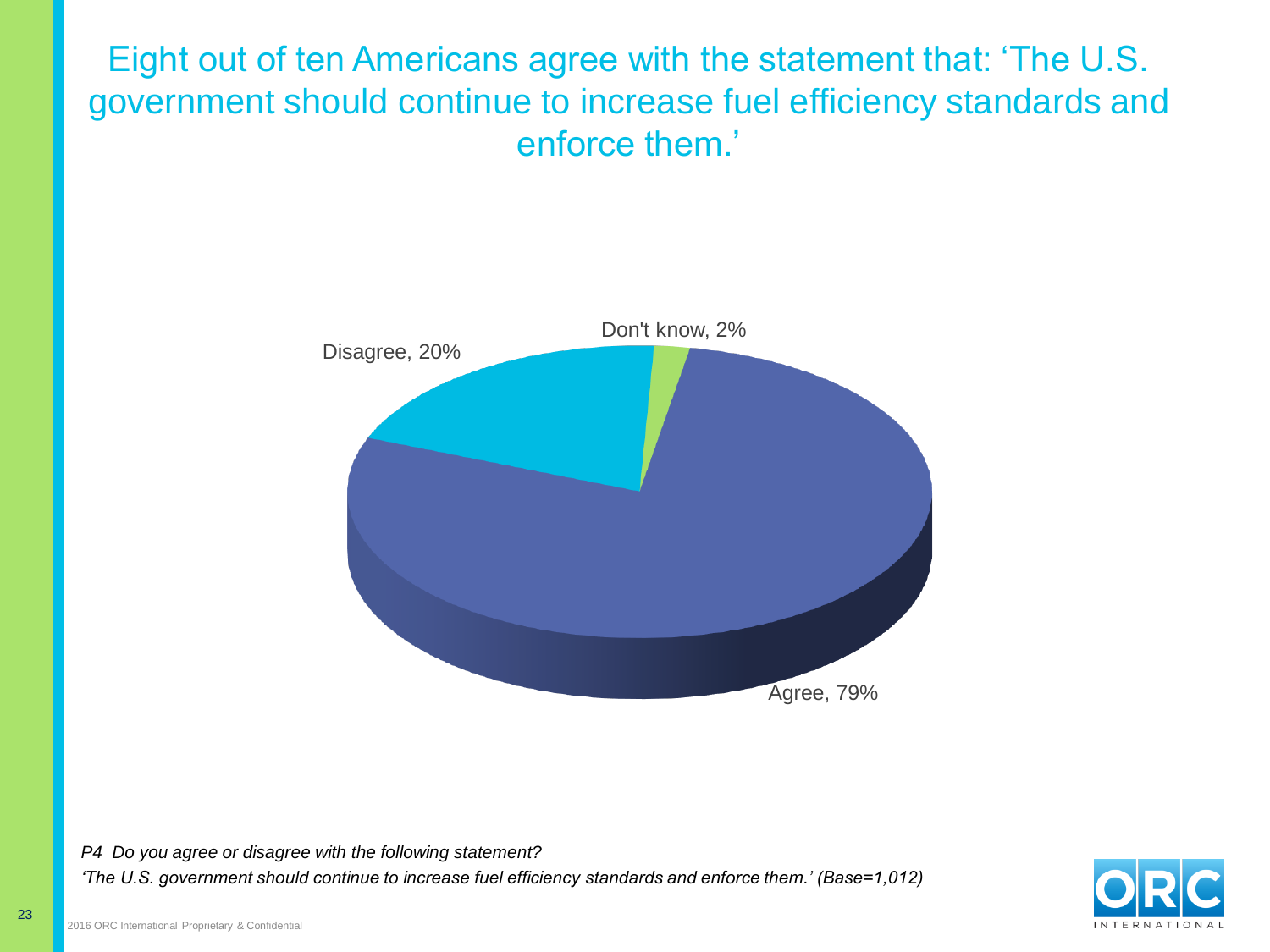While Millennials are most supportive of increased fuel efficiency mandates, support cuts across generational lines with over two thirds of Gen Xers in agreement and over three quarters of Boomers.



*P4 Do you agree or disagree with the following statement?*

*'The U.S. government should continue to increase fuel efficiency standards and enforce them.' (Bases: Millennials=199, Gen X=196, Baby Boomers=417)*

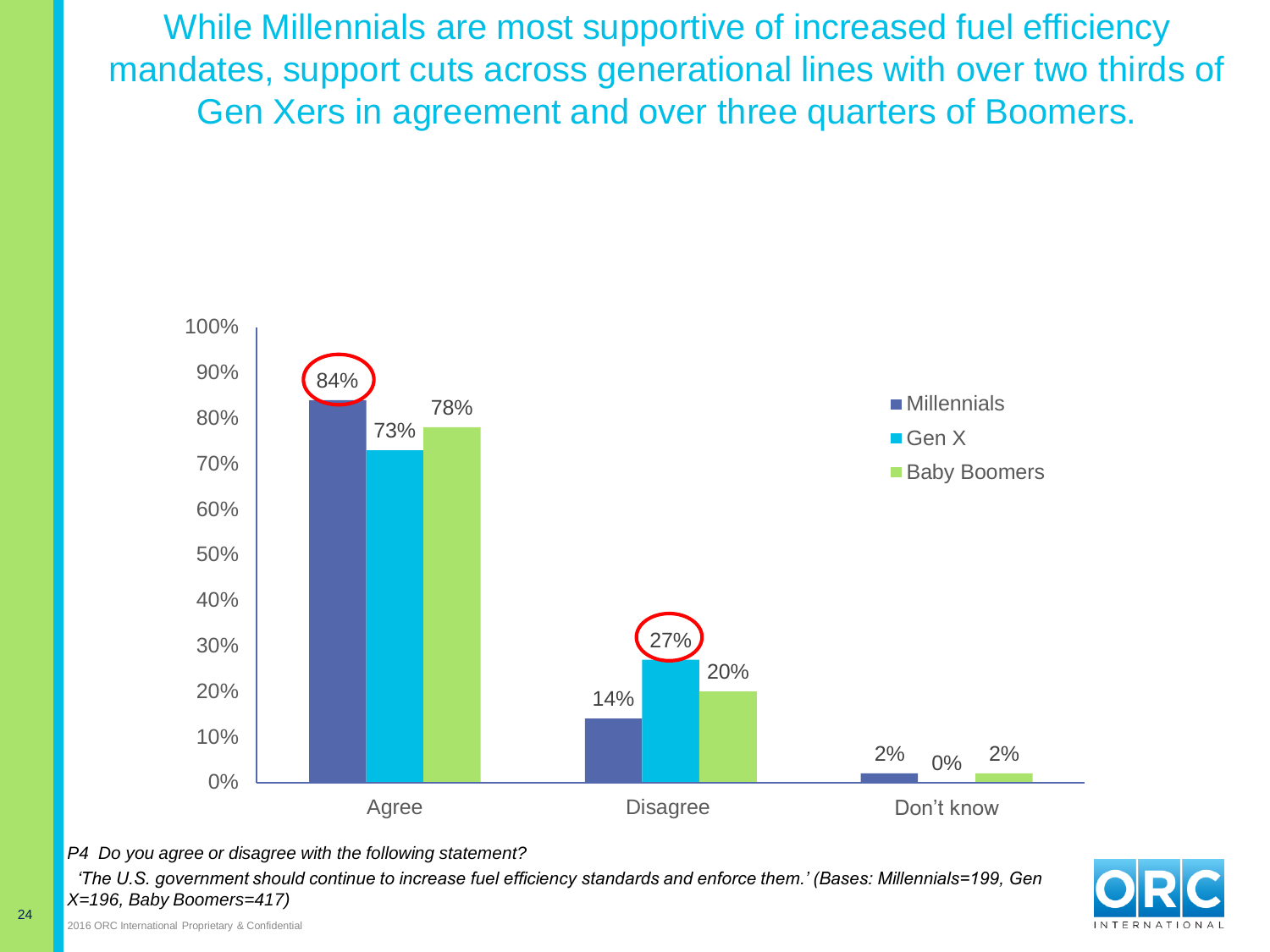### Women are more likely to support increased fuel efficiency mandates than men.



#### *P4 Do you agree or disagree with the following statement?*

*'The U.S. government should continue to increase fuel efficiency standards and enforce them.' (Bases: Men=503, Women 509)*

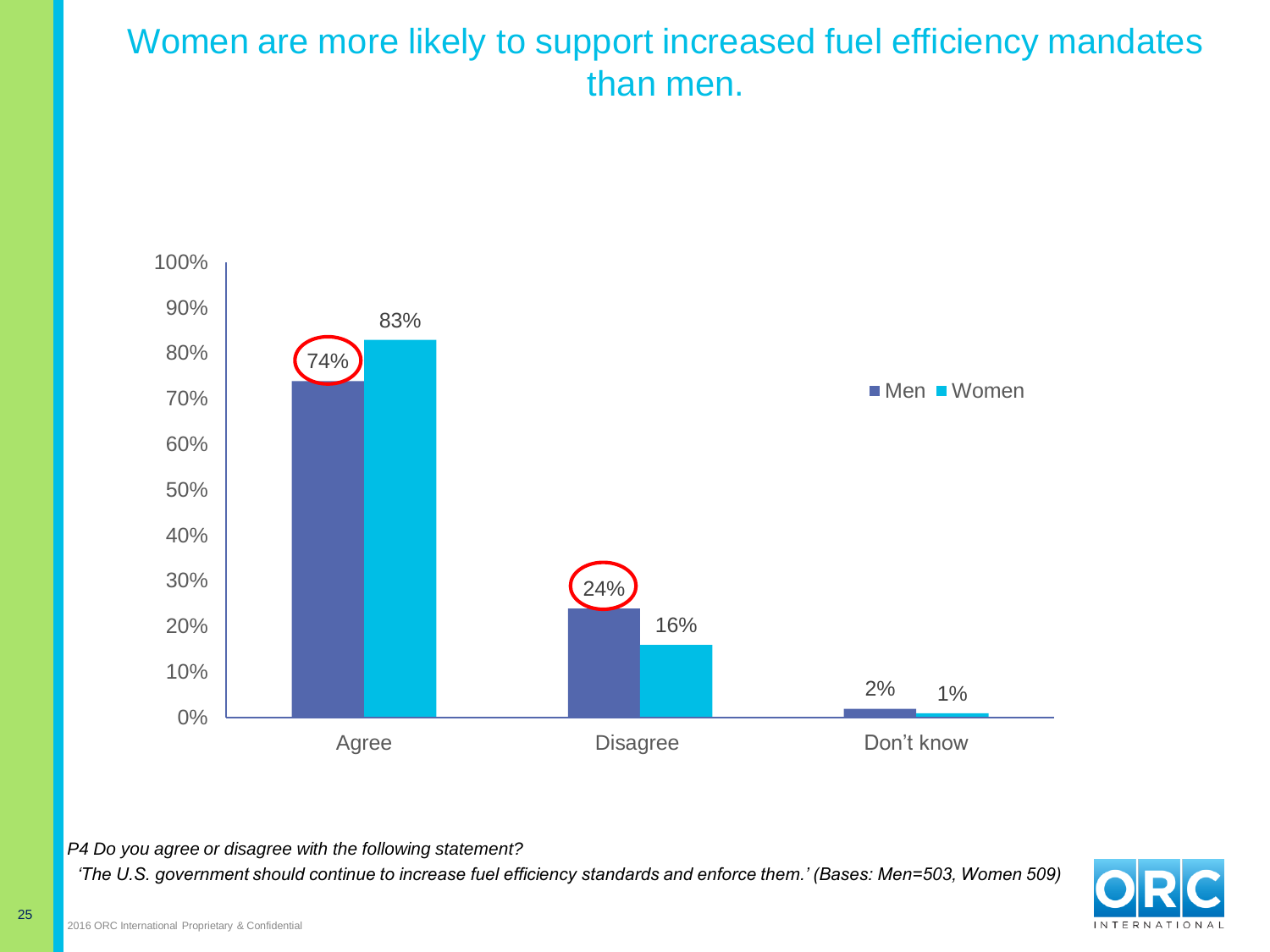While African Americans are the most supportive of increased fuel efficiency mandates, the majority of each race agrees that 'The U.S. government should continue to support fuel efficiency standards and enforce them.'



*P4 Do you agree or disagree with the following statement?*

*'The U.S. government should continue to increase fuel efficiency standards and enforce them.' (Bases: Caucasian=711, African American=89, Hispanic=76)*

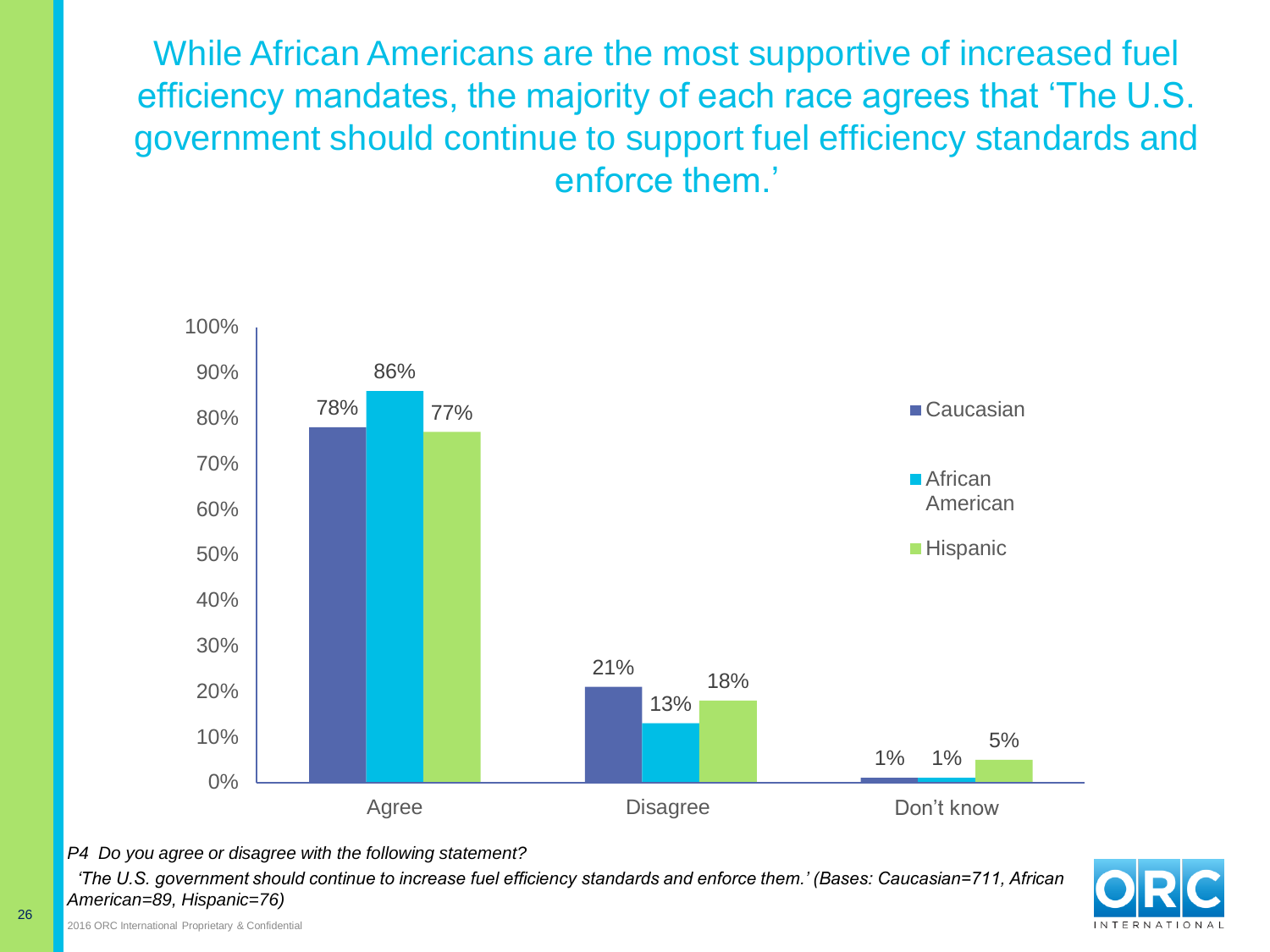While Democrats are most supportive of increased fuel efficiency mandates, majorities of Independents and Republicans say they agree that government fuel efficiency standards should be increased and enforced.



#### *P4 Do you agree or disagree with the following statement?*

*'The U.S. government should continue to increase fuel efficiency standards and enforce them.' (Bases: Democrats=403, Independents=152, Republicans=394)*

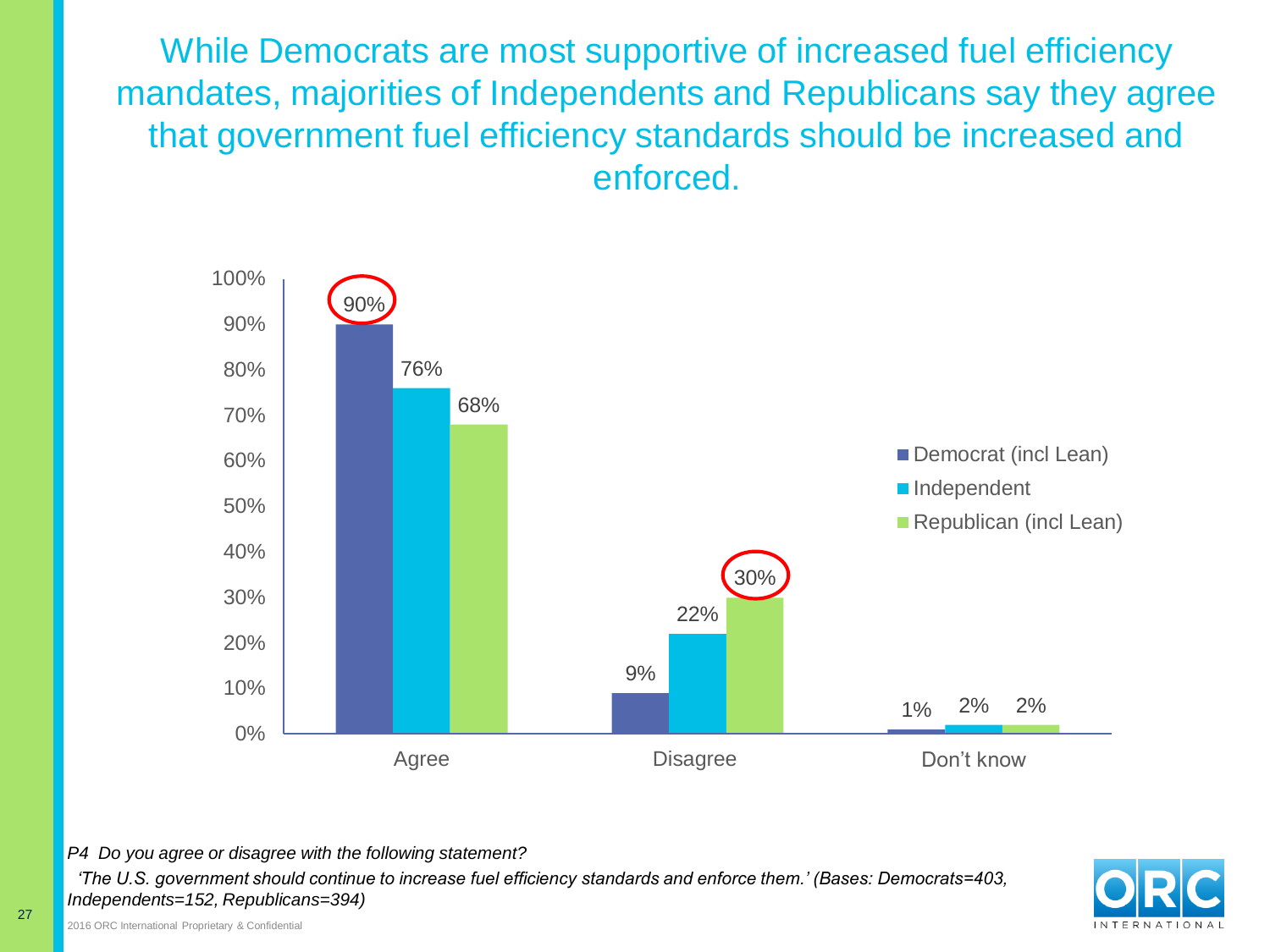## **Questionnaire**

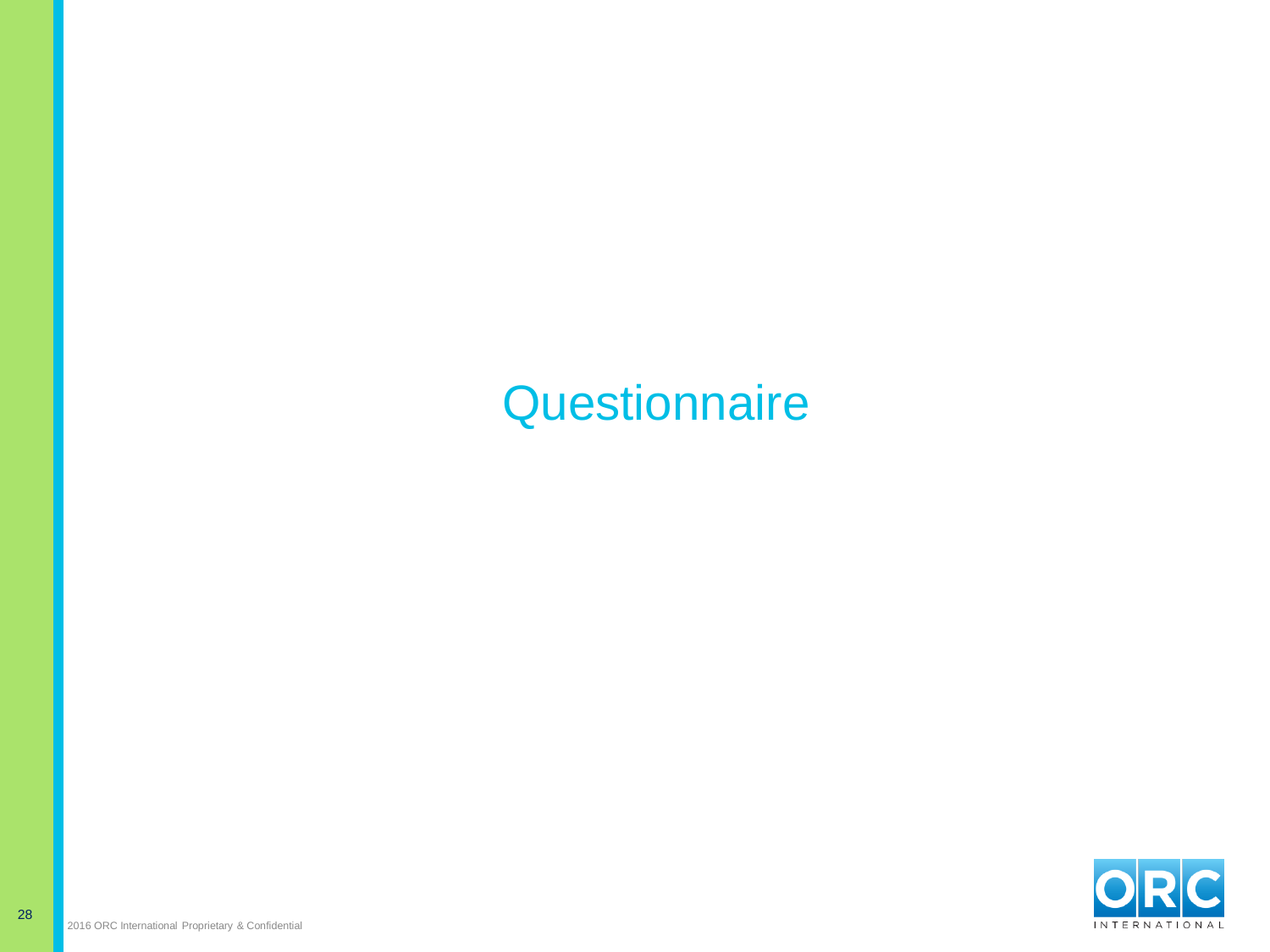On another subject…

| P1 | How much would you say cars and trucks contribute to the problem of air pollution? |
|----|------------------------------------------------------------------------------------|
|    | (READ ENTIRE LIST BEFORE RECORDING ONE ANSWER)                                     |

|                | Total<br>(A)<br>$(n=1,012)$ |
|----------------|-----------------------------|
| A great deal   | 38%                         |
| Somewhat       | 39%                         |
| A minor amount | 17%                         |
| Or, not at all | 5%                          |
| DON'T KNOW/    | 1%                          |
| REFUSED        |                             |

P2 As you may know, national law requires state transportation agencies to develop long-range plans for how they will use federal money on transportation projects over the next 20 years or more. The plan must identify transportation needs, address issues like safety, and set priorities for transportation projects and budgets.

Now, there is a proposal to require states that receive federal money for transportation to assess the carbon pollution, which contributes to climate change, that transportation plans may generate and seek ways to reduce it. They also will have to consider the impact of transportation on air quality as part of their long-range plans.

Do you agree or disagree that state transportation agencies should take vehicle-related carbon pollution and climate change into account when developing transportation plans, and also seek ways to reduce that pollution?

|    |                 | Total       |
|----|-----------------|-------------|
|    |                 | (A)         |
|    |                 | $(n=1,012)$ |
| 01 | <b>AGREE</b>    | 78%         |
| 02 | <b>DISAGREE</b> | 19%         |
| 99 | DON'T KNOW      | 3%          |
|    | <b>REFUSED</b>  |             |